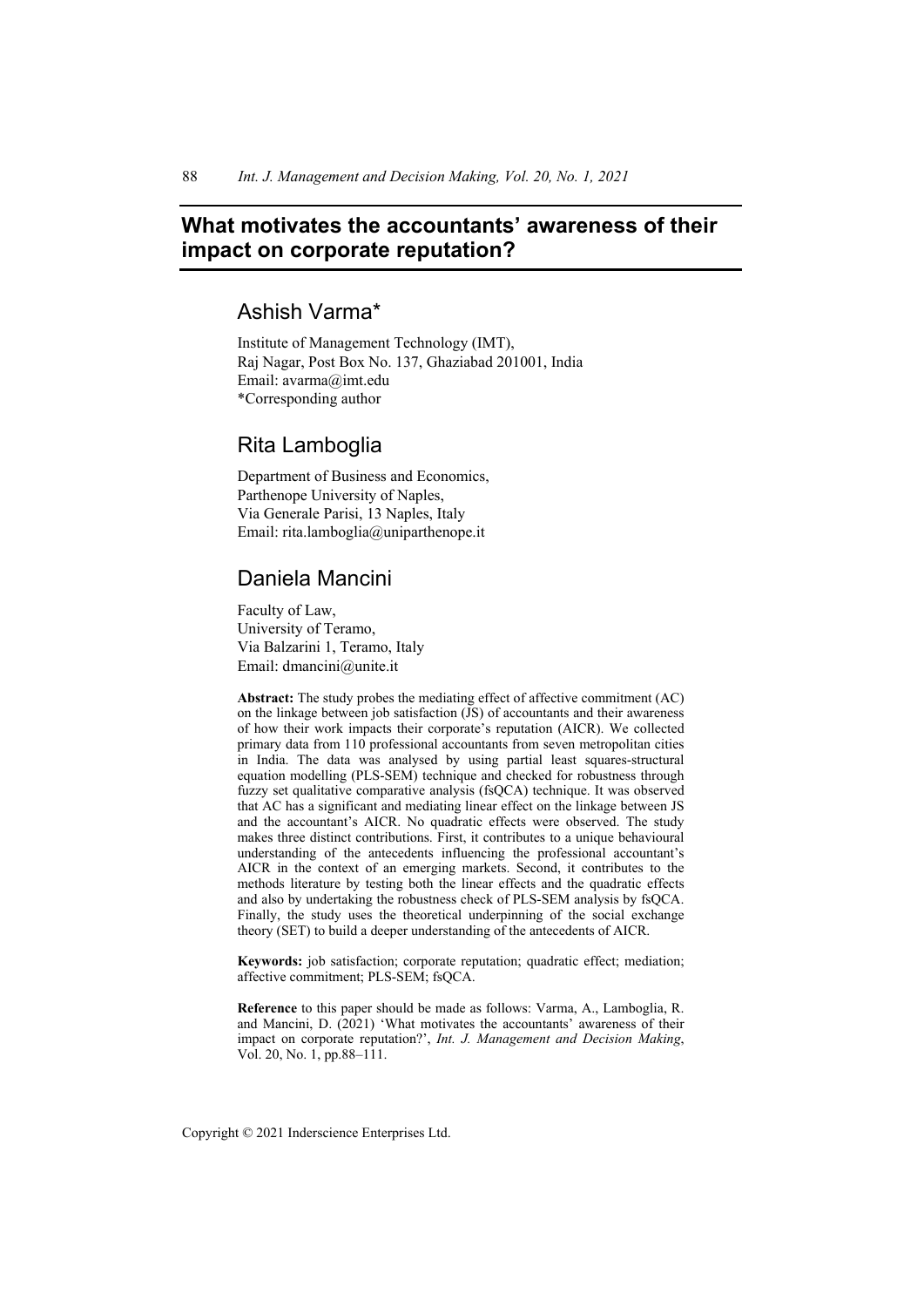**Biographical notes:** Ashish Varma is presently serving as an Associate Professor of Accounting and Finance at the IMT Ghaziabad, India. He is engaged in behavioural management accounting research wherein he investigates the managerial choices, preferences, biases, prejudices, attitudes and intentions in the decision making processes, especially in the context of the emerging markets. He also investigates the role of technology in accounting information processing and managerial decision making. His teaching is informed by his research. He has authored research papers, case studies, articles in newspapers, articles in professional journals during the last two decades of his academic career.

Rita Lamboglia is an Associate Professor of Corporate Governance and Accounting at the Parthenope University of Naples and Visiting Professor at 'Université Catholique de Lille'. She received her PhD in the same university and has been a Visiting Fellow at the 'Université Catholique de Louvain' (UCL). Her research interests are on information systems, internal control systems and IT audit. She has authored or co-authored books and papers published in various international journals such as *Corporate Social Responsibility & Environmental Management*, *Journal of Cleaner Production*, *Management Decision, Accounting and Business Research* and *Journal of Intellectual Capital*.

Daniela Mancini is a Professor of Performance Measurement and Business Analytics at the University of Teramo. She is the Director of the Executive MBA 'Chief Financial Officer' at the Parthenope University of Naples. She has authored or co-authored books and papers published in various international journals such as *Corporate Social Responsibility & Environmental Management*, *International Journal of Business Performance Management*, *International Journal of Auditing Technology*, *Journal of Cleaner Production*, *Management Decision*, *Technological Forecasting and Social Change* and *Lecture Notes in Information Systems and Organization*. Her research interests concern accounting and management information systems, with a specific attention to business networks, smart technologies and non-financial disclosure.

## **1 Introduction**

Accounting firms and industrial companies in the USA, European Union and Australia are increasingly outsourcing their accounting services and processes to emerging markets such as India (Islam, 2017). Through outsourcing strategies, companies try to achieve cost savings, or core competencies concentration or long-term competitive advantages (Javalgi et al., 2009). However, the behavioural readiness of the emerging market accountants is yet to be confirmed. Whereas the accounting profession's regulatory body in India does a good job of grooming technology adept accountants, the appreciation of how the accountants work effects their employing firm's reputation is largely left to the accountant's cognition itself. It is generally understood that a favourable corporate reputation (CR) is an asset for the firm as it enables a firm to charge higher product prices, attract better human talent, attract long-term investors with lower cost of capital and hence a good reputation is an intangible asset (Little and Little, 2000; Alniacik et al., 2011). Being among the most influential determinants of CR, employees and their job satisfaction (JS) play a significant role in CR (Cravens et al., 2003; Lamboglia, 2017).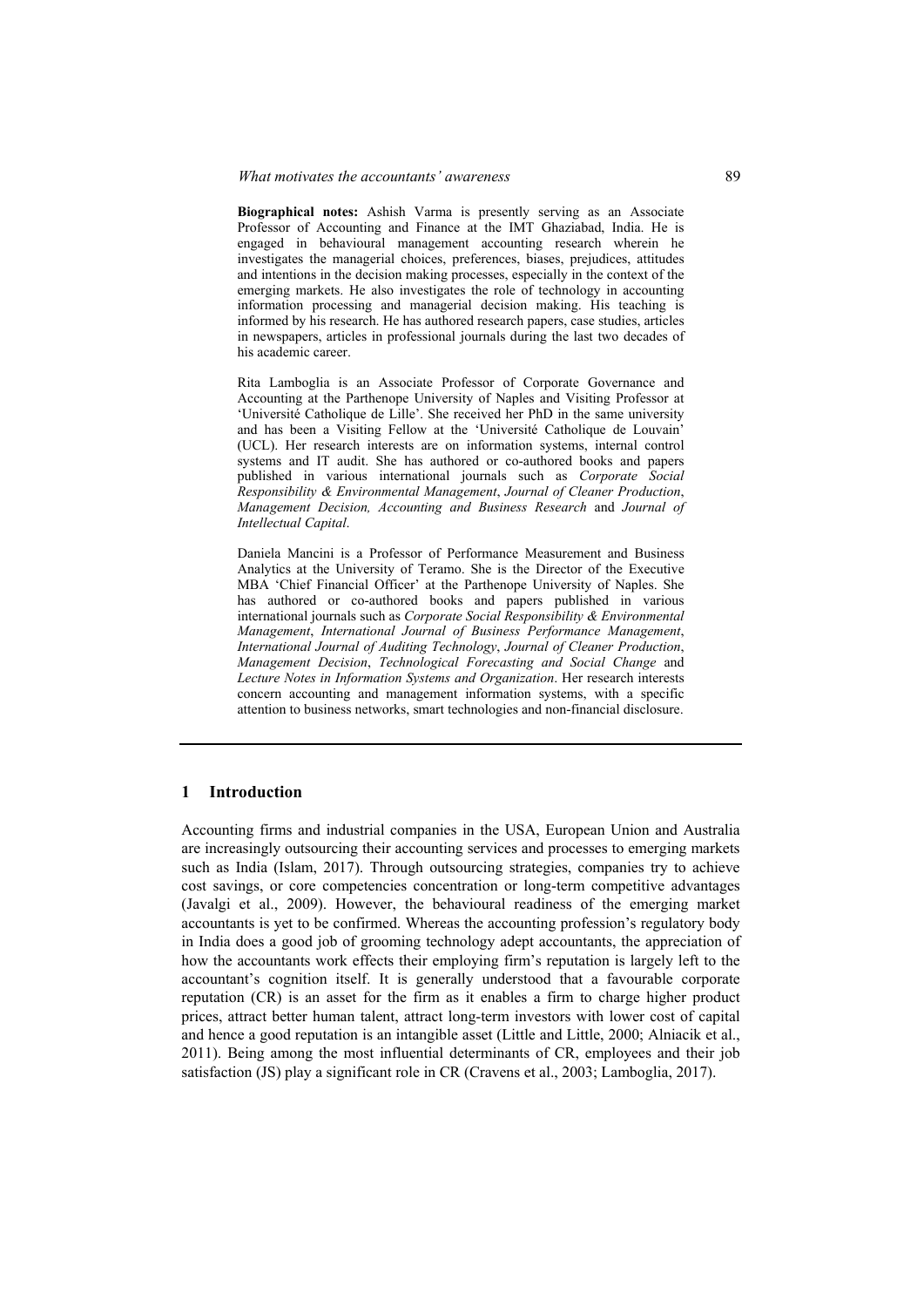'Accountants' are a key employee segment in modern corporate firm, they regularly provide advisory to both middle and top management (Schaltegger and Zvezdov, 2015) and act as internal business consultants (Burns and Vaivio, 2001). Accountants contribute as knowledge experts for strategic and operational management (Jack and Kholeif, 2008) and as information provider to top management (Sugarman and Dezaley, 1995). As per Atkinson et al. (1995), the information generated by accounting processes guides managerial action and inspires behaviour, creates a culture which is required to achieve the strategic and tactical goals of the firm. Thus, the decision making and choices of the accountants is of critical significance for the firms. There is adequate extant literature on the role of accountants in conventional accounting per se (Byrne and Pierce, 2007), however there is little research on accountants themselves.

Using the theoretical underpinning of the social exchange theory (SET), the study aims to offer new insights if affective commitment (AC) is the secret ingredient in the context of emerging market to ensure that the accountants are aware of how their work impacts the CR. The accountant's awareness of how their choices, decisions and overall work impact the firm's reputation merits a probe. The present study aims to contribute empirically as to what exactly motivates the accountant's AICR and is contextually unique for three key reasons. First, accountants capture data, present it for all the internal and external stakeholders for decision making purposes (Salterio, 2015). Second, with the adoption of the International Financial Reporting Standards (IFRS) (such as Ind-AS in India since 2015), accounting is no longer a mechanical process but involves substantial judgement, estimates and assumptions. All these choices are intrinsic to the accounting professional's role. Finally, the international developments in the last two decades have unearthed many financial malpractices in the developed markets leading to firm's complete loss of reputation.

A random sample of 110 professional accountants from seven Indian metropolitan cities was taken and their responses were collected through a structured and pre-tested questionnaire. The study found out that AC does mediate the link between JS and the accountant's AICR. The study also rules out the possibility of any quadratic effects as no empirical support is obtained for the same.

The study makes multiple contributions. In terms of research methodology, the paper scrutinises the possibility of quadratic effects in addition to the linear effects of AC on the link between JS and the accountant's AICR, and the effectiveness of PLS-SEM and fsQCA as rigorous technique to validate the robustness of empirical results. Regarding the existing literature, the study identifies variables to be considered for an effective management and decision making process of CR from the point of view of accountants in the emerging markets. The paper is structured is follows. Section 2 presents the literature review and Section 3 explains the conceptual framework and hypothesis development. Methodology and results are presented in Section 4 and Section 5, respectively. Discussion, conclusions and future research are mentioned in Section 6.

### **2 Literature review**

#### *2.1 Defining CR*

Numerous studies attribute a decisive role to reputation, as an influential intangible asset able to increase both economic and financial performance and social responsibility of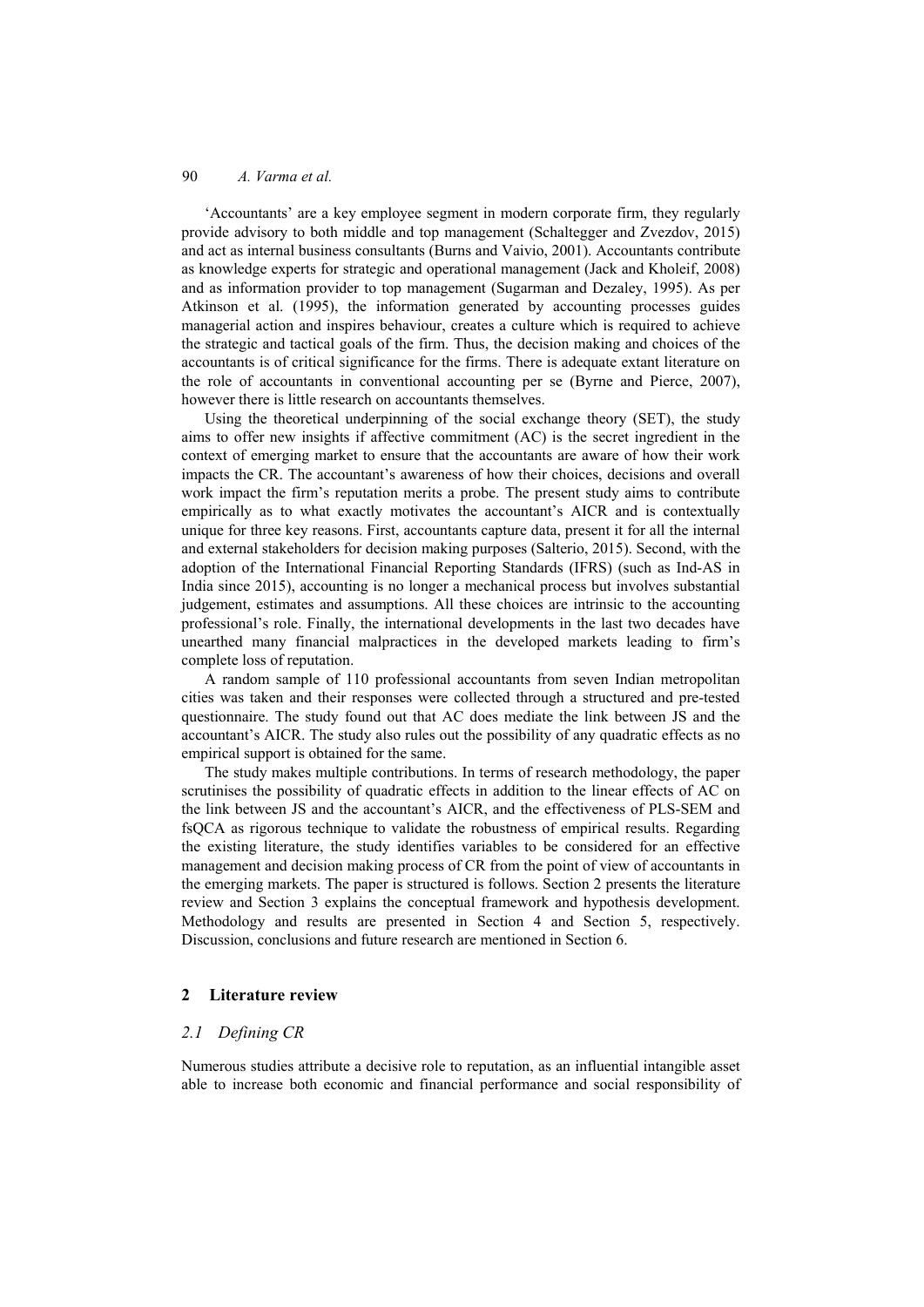contemporary companies (Ettenson and Knowles, 2008; Lombardi et al., 2015; Sánchez and Sotorrío, 2007; Suseno and Nofianti, 2018). Although there is not a shared definition of CR, it should be viewed as "a stakeholder's overall evaluation of a company over time" [Gotsi and Wilson, (2001), p.29] based on the expectations and judgements that stakeholders formulate over time, and therefore fundamental for obtaining the consent and legitimacy necessary for long-term survival (Roberts and Dowling, 2002; Fombrun, 1996).

Studies about CR are mostly based on a qualitative research approach. Only a limited number of research have attempted to propose models and measures of CR (Lamboglia, 2017; Lombardi et al., 2015). Among these, the most relevant can be considered: Harris-Fombrun reputation quotient or RQ (Fombrun, 2001; Rayner, 2003; Schwaiger, 2004), reputation equation (Harper, 2002), Cuomo-Metallo model (Cuomo et al., 2014) and reputation drivers (Rayner, 2004). Furthermore, literature reviews about the evaluation of CR highlights that it is based on the analysis of past experiences and the future 'expectations' (Lombardi et al., 2015).

More recent studies (Helm, 2007, 2011) have emphasised that reputation cannot be reduced to a simple judgement of approval made by a single category of stakeholders, but must represent an overall assessment developed over time, based on the experiences and knowledge of the multiple stakeholder groups, both internal and external to the company. Other studies (Gotsi and Wilson, 2001; Helm, 2011) emphasise the important role employees play in reputation management and how employees' awareness of their impact on their employers' reputation is influenced by pride, JS, AC and perceived CR. This is primarily due to the fact that the employees are a key agent to craft a positive image of their firms and thus the employees JS is of utmost significance for building a good reputation (Harris and de Chernatony, 2001). The relationship between a firms' reputation and its employees is two-sided. On the one hand, employees actively shape other stakeholders' perceptions of the firm. On the other hand, employees are themselves affected by public perceptions of their employer. Affiliation with a reputable firm improve employees' self-esteem, thereby constituting both, an appeal to join for potential employees and a vested interest for current employees to safeguard their employer's good name (Helm, 2011). Starting from these considerations, our study is based on a multi-stakeholder approach and on a CR concept built on the past experience, considering the viewpoint of a particular category of internal employees, represented by accountants.

### *2.2 CR in accounting studies*

Accounting studies consider reputation as an intangible asset, vital for the success of companies, whose role is to report the quality of the products and services offered (Cravens et al., 2003; Rose and Thomsen, 2004). Furthermore, reputation is considered a relevant variable for the role played in all the relationships that each organisation maintains with its multiple stakeholders. A good reputation manages to attract more productive employees, as it allows them to offer numerous benefits, and to establish long-term relationships with suppliers, thanks to a reduction of transaction costs [Rose and Thomsen, (2004), p.201]. The accounting studies mainly focus on aspects related to the measurement of reputation, highlighting the limitations of existing accounting methods (Barney, 1991; Fombrun, 1996). Measurement of reputation is also considered as a mechanism able to reduce opportunistic behaviours in several forms of cooperation between companies (Hirsh and Meyer, 2010).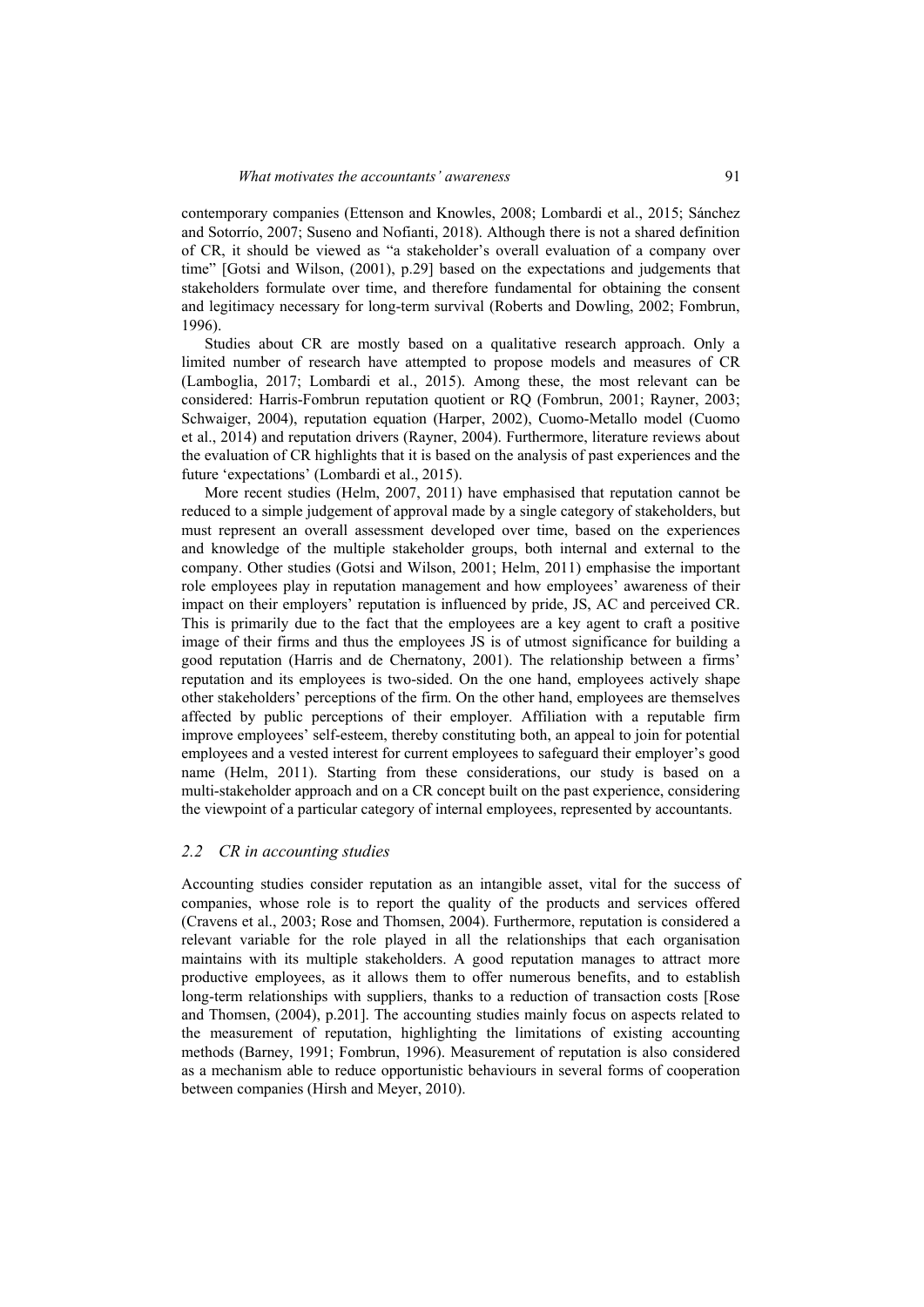The analysis of the literature has made it possible to divide accounting research into four fundamental areas: the relationship between reputation and performance; the relationship between the chief executive officer's (CEO) reputation and company performance; the relationship between the reputation of the auditing firm and the reliability of its clients' financial statements; the measurement of reputation with accounting methods.

The first area includes the largest number of research works in the literature and examines the relationship between company's reputation and financial and social performance. This relationship is examined in term of mutual influence (Fombrun and Shanley, 1990; McGuire et al., 1990), or as a positive influence of financial performance on reputation and not the other way round (Rose and Thomsen, 2004), or in term of influence of reputation on long-term survival of the company, competitive success, company's market value and sales growth (Kotha et al., 2001). Social performance is considered as a determining variable for a company's reputation (Brammer and Pavelin, 2006; Mahon and Wartick, 2012; Quevedo-Puente et al., 2007) and its influence on reputation varying according to the industrial sector in which the company operates (Brammer and Pavelin, 2006). Recent studies (Wang and Berens, 2015) indicate that social performance influences financial performance, but in a different way, and that these differences are mediated by reputation judgements that mature between both financial and public stakeholders. These studies consider two types of reputation, based on the different expectations of two groups of stakeholders: the reputation that is developed through financial stakeholders and the reputation that is developed through public stakeholders. While financial stakeholders are sensitive to the level of reliability of company leaders, to the credibility of their declarations and to the correct functioning of the internal control system public stakeholders expect that corporate activities comply with social standards.

The second area of studies analyses the relationship between the CEO's reputation and performance. These researches have shown that managerial characteristics have a significant impact on the veracity of accounting information (Habib and Hossain, 2013), and that CEO's reputation positively affected the quality of accounting information (Francis et al., 2008). A favourable and pre-existing reputation of the CEO strengthens the trust in him and makes him more credible in questionable moments, such as when he is forced to justify the persistence of poor returns to investors (Cianci and Kaplan, 2010).

The third research area analyses the relationship between the auditing firms' reputation and the credibility of its clients' financial statements. A good reputation of the auditing firm contributes to increasing the reliability of the data contained in the financial statements of client companies, and to increasing the market price of their shares (Francis and Wilson, 1988; Nelson et al., 2008; Simunic and Stein, 1987). In case of merger and acquisition, the reputation of the audit firm is a variable that influences the decisions of investors and, in particular, the price set for the acquisition (Bugeja, 2011).

The last area concerns the research that sought to develop quantitative methodologies for measuring reputation, to arrive at the formulation of punctual and additional values to be included in the financial statements [Harvey and Lusch, (1999), p.1]. These studies claim that reputation must be assessed using both internal and external information and the detection methodologies must be disseminated and standardised to create a set of information that is comparable across different types of companies (Harvey and Lusch, 1999), using a 'reputation index' (Cravens et al., 2003). Reputation management must to be based on both economic and financial elements and other components, such as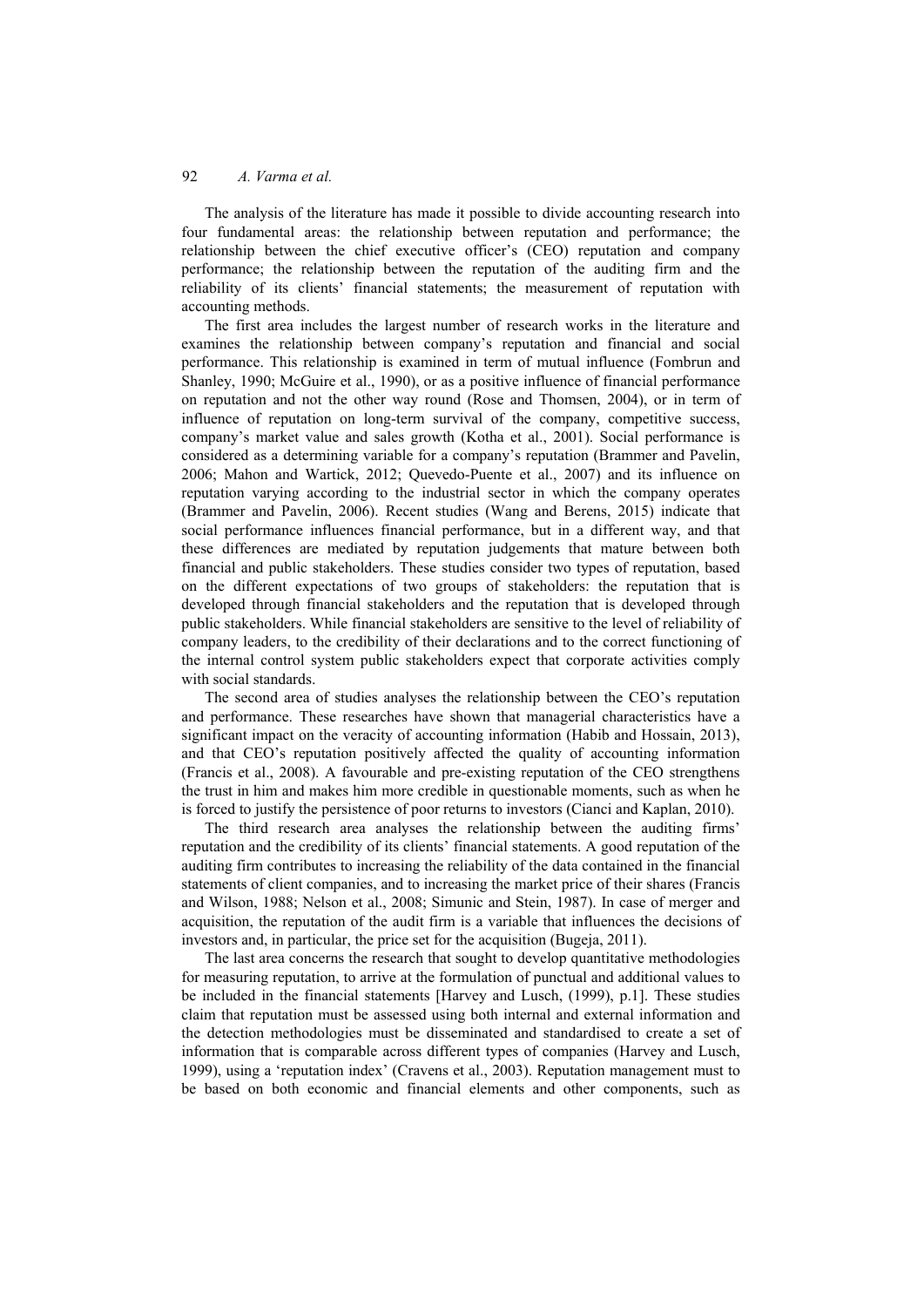products and services, workers, external relations, innovation, value creation, corporate strategy and corporate culture.

### *2.3 CR and accountants' behaviour*

Organisational commitment in the accounting environment connotes affective, moral and economic attachments to the firm, but AC is the most descriptive of these constructs (Stallworth, 2003, 2004). The relationship between organisational commitment and corporate social responsibility is mediated by CR (Arikan et al., 2016). Stallworth (2003) concluded that AC had the strongest relationship with the employee's intention to continue with the firm or to leave it. Pioneering studies have clearly illustrated that employees who possess high level of AC continue to work with their firms because they choose to continue rather than a need to continue (Allen and Meyer, 1990). This self-selection by employees is of utmost relevance for this study. Prior insightful works in the accounting setting (e.g., Caplan, 1966) had asserted that the managerial accounting function was in essence a behavioural function. The accountant's views both influenced by this system, and thus a deep appreciation of the behavioural theory as to why some employee choose to stay with the firm and others do not, has significance in demystifying various facets of the firms functioning.

The JS level of the accountants assumes importance as the decision made by the accountants were largely aimed at being consistent with the goals of the dominant members of a firm (Caplan, 1966). Caplan (1966) also added that accountants, in the performance of their duties, were influenced by their goals, departments and limitations. All the above arguments collectively led to the need for high level of JS and AC of accountants for the firm to achieve its goals.

Prior accounting studies have contributed to the understanding of the dimensions of accountant's behaviour and intentions. Kohlmeyer et al. (2017) identified the mediating role of organisational commitment on the linkage between career benefits and turnover. Bonner and Walker (1994) argued that knowledge is a better predictor of performance in the accounting domain even better than accounting experience. Ketchand and Strawser (1998) studied the AC dimension of organisation commitment in the context of certified public accountants and its relationship with JS, and did not find any difference between the AC of senior and junior accountants. However, more studies are required on accountant's behaviour (Stone et al., 2000). As per Indjejikian (1999), this lack of research on accountant's behaviour could be attributed to the paucity of accounting professionals job performance data. Thus, the firms need to know how to keep the accountants satisfied on the job so as to have a good CR (Smith et al., 2016).

#### **3 Conceptual development and hypothesis**

The study was conducted with the theoretical underpinning of the 'SET' which posits that positive and congenial work interactions lead to favourable attitude towards the firm which in turn connote higher engagement and more JS. Spector (1997, p.2) defined JS as the "attitude about various aspects or facets of the job" and showed a positive linkage between JS and the employee's AICR. Satisfied employees who are strongly committed are the not likely to quit the firm (Allen and Meyer, 1990) as they have high AC and they also contribute to the CR. Further, JS can be higher among the employees who perceive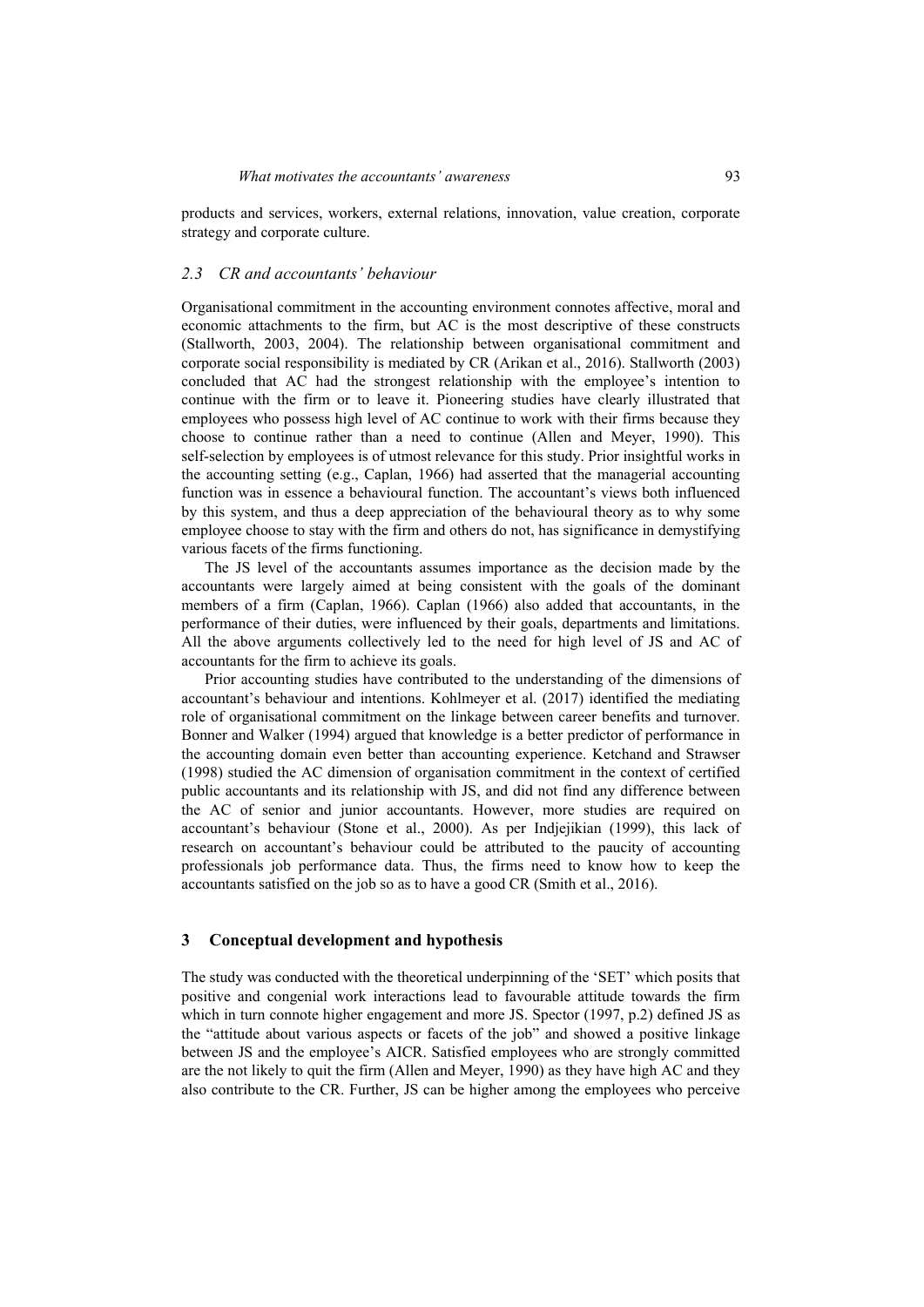their firm to be well reputed and well reputed firms also endeavour to keep their employees highly satisfied. Helm (2011) considers the employee's AICR as employees may directly or indirectly have a substantial impact on their firm's reputation. A positive CR encourages prospective employees to join the firm or to continue to be employed with their firm. Employees AICR (i.e., accountant's awareness) is a key success variable for the respective firms.

Ketchand and Strawser (2001) observed that the studies on the AC of accountants had limited discussion on the antecedents of AC such as JS. They also observed that accountants who had higher levels of JS in their roles also had higher levels of AC. In an earlier work, Gregson (1992) has observed that JS preceded AC rather than vice versa. Thus, it is hypothesised:

H1 JS has a positive impact on AC.

H2 JS has a positive impact on accountant's AICR.

This study uses the construct of AC which is one of the perspectives of professional commitment. As per Hall et al. (2005), professional commitment connotes the attachment that employees form to their profession. Authors believe that AC is formed with both positive and negative experiences and the affective professional commitment lead to ethical attitudes and decision making by the accountants (Jeffrey and Weatherholt, 1996) and realisation of work expectations. Professional commitment has its genesis in affective and behavioural outcomes (Meyer et al., 1993). Meixner and Bline (1989) and Poznanski and Bline (1997) have linked professional commitment to increased JS. The antecedents of AC are the positive work experiences which put the employee to ease to perform their work with the best abilities (Allen and Meyer, 1990). Hence, commitment, in the professional context, connotes the individual's attachment to their profession. Meixner and Bline (1989) have found strong linkage of professional commitment of accountants with both JS and a lower future intent to leave the job. Allen and Meyer (1990) have highlighted that the commitment to the organisation includes AC which embodies the employees emotional connect to the organisation, its values and its goals. AC has been associated negatively with accountant's job burnout (Dinc et al., 2020) and absenteeism, and positively with employee performance and career satisfaction (Mathieu and Zajac, 1990). Ketchand and Strawser (2001) explain this phenomenon by arguing that employees who are satisfied with their job roles develop emotional attachment to their firms and choose to serve in their firms out of choice and not out of the lack of alternatives. Exists, instead, another segment of employees who feel bound to their firms for the lack of alternative opportunity and continue to work despite of low morale and low level of JS. The JS level is influenced by the social exchange at the work place, that the employees develop with other employees and their organisation (Wayne et al., 1997).

Thus, the AC experienced, with such social exchanges in the workplace, could be a major determinant of the accountant's AICR (Nouri and Parker, 2013). In the specific context of accountants, Bonner and Pennington (1991) suggested that accountants learn different kinds of knowledge at different rank of their professional work and thus by their social exchanges. Scorekeeping, attention directing and problem solving are the three fundamental work areas for which accounting information is a prerequisite (Simon et al., 1954), and if appropriately addressed, inherently contribute to the enhancement of CR. Eisenberger et al. (1986) opined that employees felt a need to repay their organisation if their AC was high and Shore and Wayne (1993) found that AC was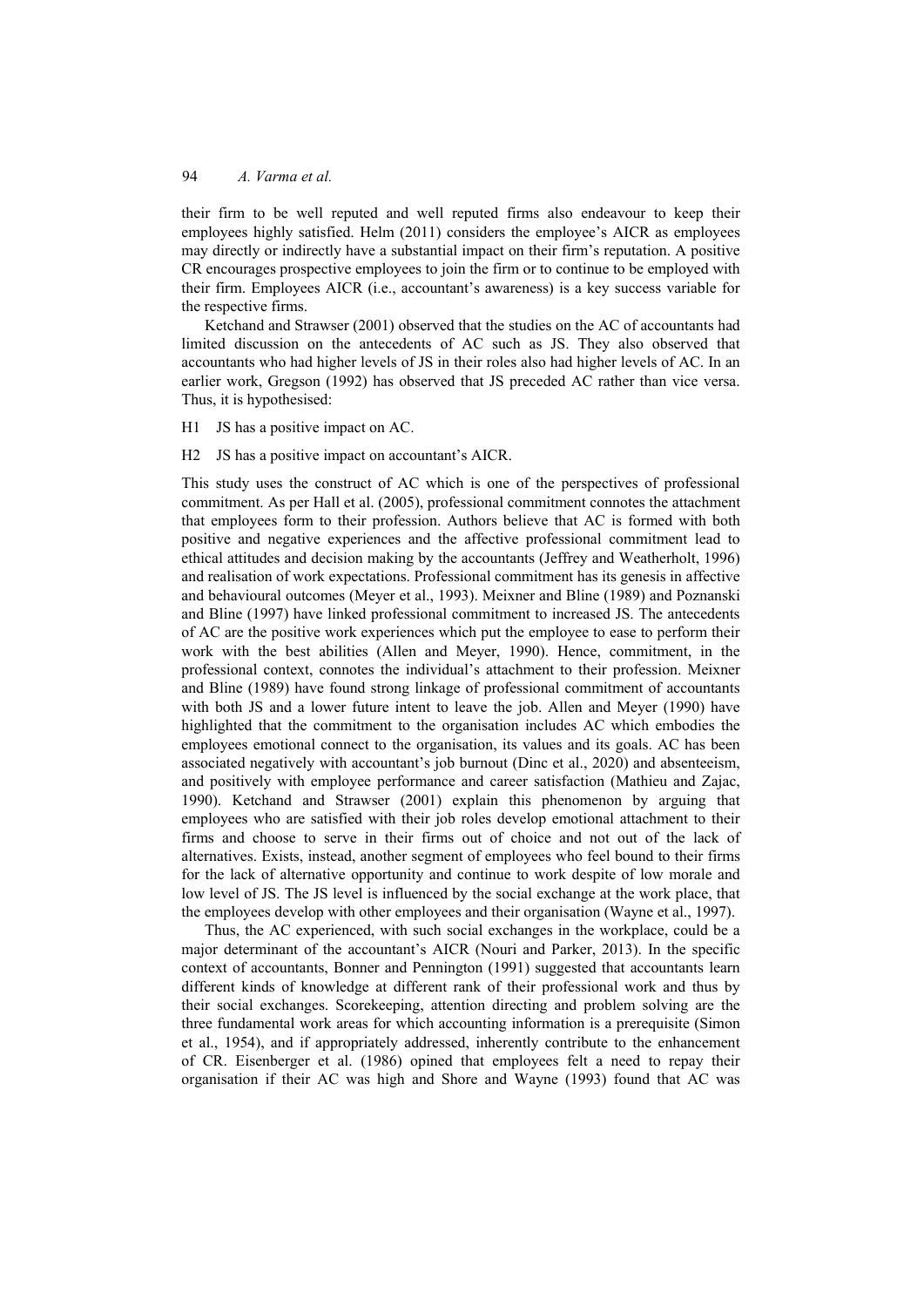positively related to employee behaviour which manifested in organisational citizenship and impression management.

Thus, it is hypothesised:

- H3 AC has a positive impact on accountant's AICR.
- H4 AC mediates the linkage between JS and the accountant's AICR.

The behavioural accounting and finance literature provides evidence that investors presume that good investment opportunities are tied to firms which have high reputational rating (Shefrin, 2001). These studies lead to a perception that individual employees when satisfied with their specialised role, would tend to care more for their firm's reputation and vice versa. However, Aranya et al. (1986) highlighted that AC and JS differed across different job levels. It could it be possible that beyond a certain level, AC could lead to a lower awareness of the impact of accountants work on the reputation of the firm? This possibly could be due to a deep identification with the values of the firm which could lead to a high level of JS but lower level of openness and willingness to change in order to develop and nurture business reputation. Also despite the generally accepted intuitive understanding, an empirical probe as to whether JS has a significant and quadratic effect on accountant's AICR in the context of emerging markets could throw new light on increasing or maintaining the level of JS.

Prior studies suggest that it could be possible that after a certain moderate level of JS, it could actually start to inhibit AICR. The possibility of quadratic effects was explored in this study as an alternative possibility to probe into the presence of nonlinear causality. The real world situations may not always be amenable to purely linear patterns (Ahrholdt et al., 2019). Thus, this study probed if it could it be possible that beyond a point, highly satisfied employees became complacent about how their work impacts the reputation of the firm. This is especially true in the context of emerging markets which are full of disruptive changes, uniqueness business models and paradoxes in operations. Also relevant here is the assertion by Cortina (1993) who stated that as theories explain the phenomenon of interest become more complex there develops a need to probe the possibility of nonlinear models. The above discussion leads to the following hypothesis: exchange and AC also gets nurtured over a period of time. Eisenberger et al. (1986) opined that employees felt a need to repay their organisation if their AC was high and Shore and Wayne (1993) found that AC was positively related to employee behaviour. The above discussion leads to the following hypothesis:

- H5 AC has a significant and quadratic effect on accountant's AICR.
- H6 JS has a significant and quadratic effect on accountant's AICR.

### **4 Methods**

The hypotheses were quantitatively tested in seven metropolitan cities of India which largely represented the businesses geographical diversity in India (Varma et al., 2018). Since the data was collected from seven cities, it was fairly generalisable (Birnberg and Snodgrass, 1988). The authors reached out to the accountants from northern, eastern, central, southern and western India. A pre tested questionnaire was addressed to the respondents (Chin, 1998), which had been validated with a detailed pilot study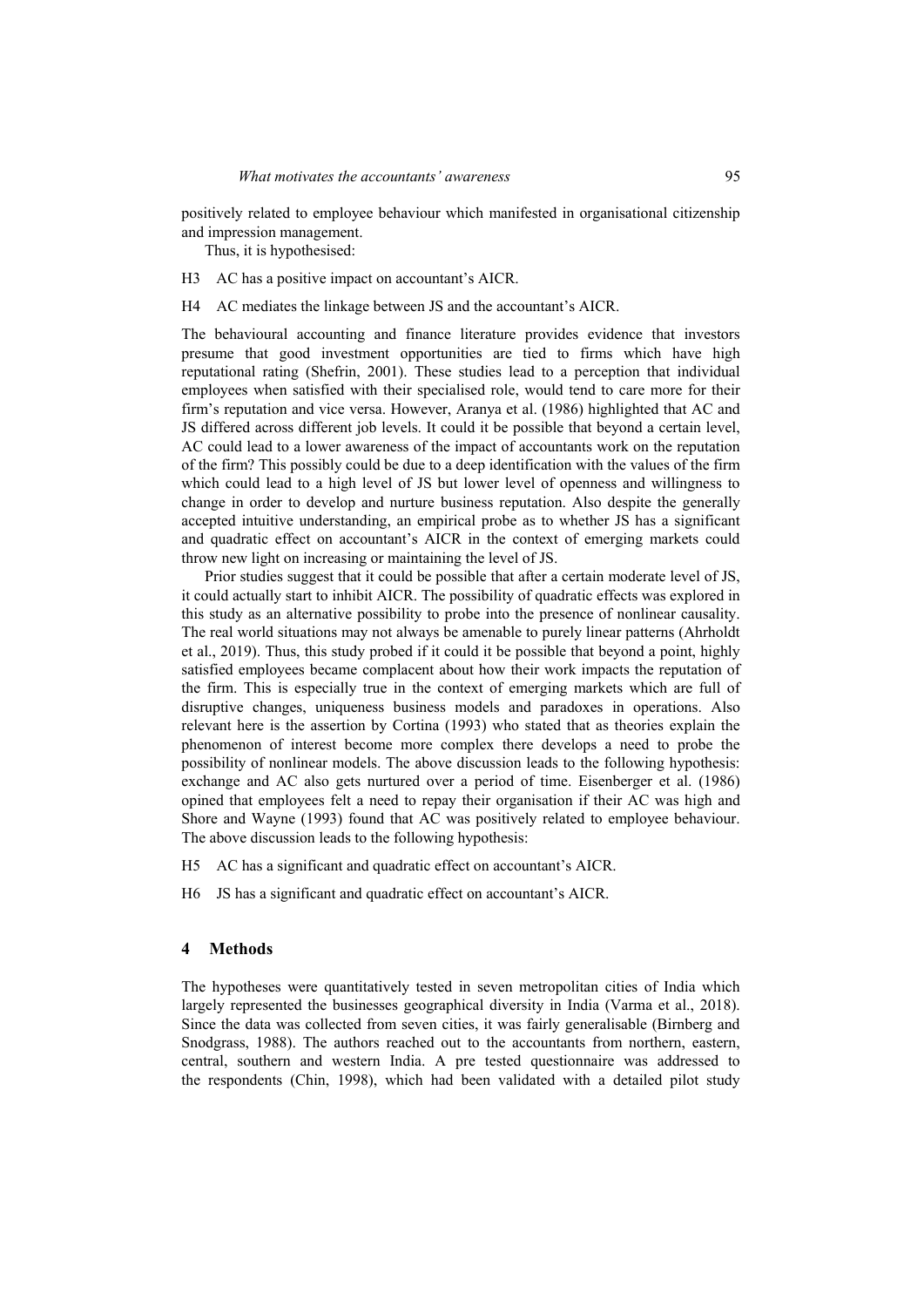(DeVellis, 2016). The study used a five-point self-rated Likert scale which was initially administered to 400 accountants. A final and fully completed usable set of 110 questionnaires (after two reminders within one month each) meant that the response rate was 27.5% which was acceptable (Marcoulides and Saunders, 2006). As per Lambert and Harrington (1990), the survey response rates in similar survey studies are generally around 20%. In this study, the overall focus of data collection was on obtaining a good response rate (Van der Stede et al., 2005). To assess the non-response bias, early respondents were compared with late respondents as suggested by Oppenheim (1966). For both these groups, the comparison of the mean values of each variable suggested no significant difference and thus non-response bias was not a concern. Table 1 has the sample characteristics details.

| Variable                  | Values                                                                                                                                                                                                                    | $\%$                   |
|---------------------------|---------------------------------------------------------------------------------------------------------------------------------------------------------------------------------------------------------------------------|------------------------|
| Age                       | Up to the age of 34                                                                                                                                                                                                       | 59.09                  |
|                           | 35 and above                                                                                                                                                                                                              | 40.90                  |
| Gender                    | Male                                                                                                                                                                                                                      | 68.18                  |
|                           | Female                                                                                                                                                                                                                    | 31.81                  |
| Educational<br>background | Accountants with either professional qualifications such as<br>chartered accountants (CA)/cost and management<br>accountants (CMA)/company secretaries (CS), etc. work<br>experience from India only                      | 74.54                  |
|                           | Accountants with either professional qualifications such as<br>certified public accountant (CPA)/members with Chartered<br>Institute of Management Accountants (CIMA)/ACCA, etc.<br>or work experience from outside India | 25.45                  |
| Managerial<br>experience  | Up to ten years in any accounting sub-domain including<br>auditing, tax accounting, consulting, etc.                                                                                                                      | 70%<br>(approximately) |
| (rounded off<br>to year)  | More than ten years in any accounting sub-domain including<br>auditing, tax accounting, consulting, etc.                                                                                                                  | 30%<br>(approximately) |

| <b>Table 1</b> | Description of sample, $n = 110$ |  |  |
|----------------|----------------------------------|--|--|
|----------------|----------------------------------|--|--|

## *4.1 Data collection, research setting and sample*

The emerging markets have been selectively subject to scrutiny from different perspectives. Prior works such as those by Varma et al. (2018) have contributed to the understanding of accountant's and manager's intentions behind the choices and preferences in the emerging markets. The present study builds on these relevant prior works and especially extends the work of Nouri and Parker (2013) who acknowledged the methodological relevance of variance-based structural equation (CB-SEM) modelling rather than 'path analysis' [Nouri and Parker, (2013), p.143], but could not do so due to their small sample size  $(n = 110)$ . This study uses the covariance-based partial least squares-structural equation modelling (PLS-SEM) technique which works very well even with limitations of, co-incidentally an identical sample size  $(n = 110)$ . The data was collected though a well-planned survey. The survey research examines relationships amongst management accounting variables which is guided by theoretical expectations (Van der Stede et al., 2005). This is especially relevant for this study which has its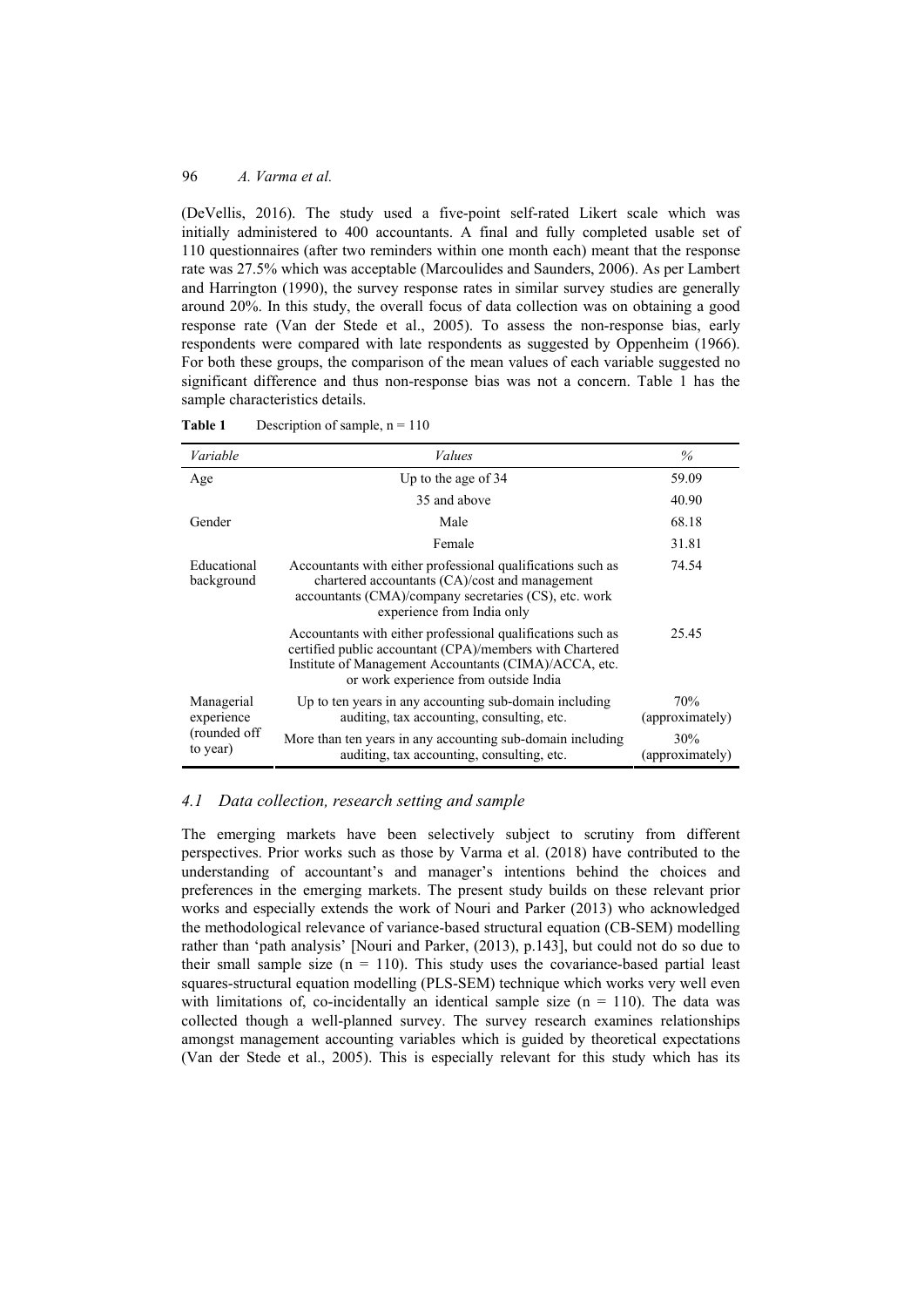genesis in behavioural accounting. Hence to empirically test the hypothesis, an elaborate survey was carried out since the biggest strength of the survey method is the ability to collect data from a representative population, in this case, from accountants (Birnberg et al., 1990). Further, as per Pinsonneault and Kraemer (1993) assert, the exploratory surveys focus on how to best measure the constructs and thus confirming the relevance of the survey method for the study. Pinsonneault and Kraemer (1993) suggested that the survey respondents should be offered to fill in their responses through any means such as mail, e-mail or online and by offering them some incentive for their efforts and except online method, all were used for this study. The norm in survey research is to guarantee confidentiality to respondents with an objective of increasing the response rate and to obtain honest answers (Van der Stede, 2005) and that practice was followed in this study as well.

In this study, Dillman (1978, 2011) total design method was followed. This method suggests the requirements for writing questions, survey construction and survey implementation. In the past studies, it was observed that at times, the respondents get confused with reverse coded questions (Netemeyer et al., 2003), and thus they were avoided in the final questionnaire. The study also followed the guidelines of Edward et al. (2002) by making the survey as short as possible and by sending reminder when required. Collection of relevant data has always been a major challenge in emerging markets as the respondents are quite sceptical and apprehensive to share information especially their personal information which is based on demographics or their financial status [thus, as suggested by Van der Stede et al. (2005), there was a conscious attempt to increase the response rate by following the guidelines of Fowler (2013) who opined that a sample of 120 respondents describes a population of 12,000 or 12,000,000 with the same accuracy if all the other aspects of sampling design are same].

Common method bias (CMB) can pose a challenge in the self-reporting surveys. This could be due to the instructions in the survey questionnaire leading all the respondents to answer in the same pattern or due to the social desirability of certain responses (Kock, 2015). To avoid CMB, procedural remedies were taken as advocated by Podsakoff et al. (2003). The respondents were assured that there was no single correct answer or incorrect answer and they were also guaranteed complete anonymity and confidentiality of their individual responses.

#### *4.2 Statistical analysis*

The partial least squares (PLS) method was developed by the noted economist Wold (1980). Partial least squares structural equation modelling (PLS-SEM) was the appropriate analytical choice due to many reasons. First, the study was exploratory in nature and it aimed to test a theoretical framework. Second, the sample size was modest  $(n = 110)$  and PLS-SEM works well with such limitations of sample size. Conceptually, PLS-SEM is a non-parametric multivariate analysis technique that simultaneously measures structural model and the measurement model (Lowry and Gaskin, 2014). PLS-SEM does not have any assumption regarding the distribution of data. The Smart PLS package version 3.2.8 (Ringle et al., 2015) was used for the purpose of data analysis and model testing.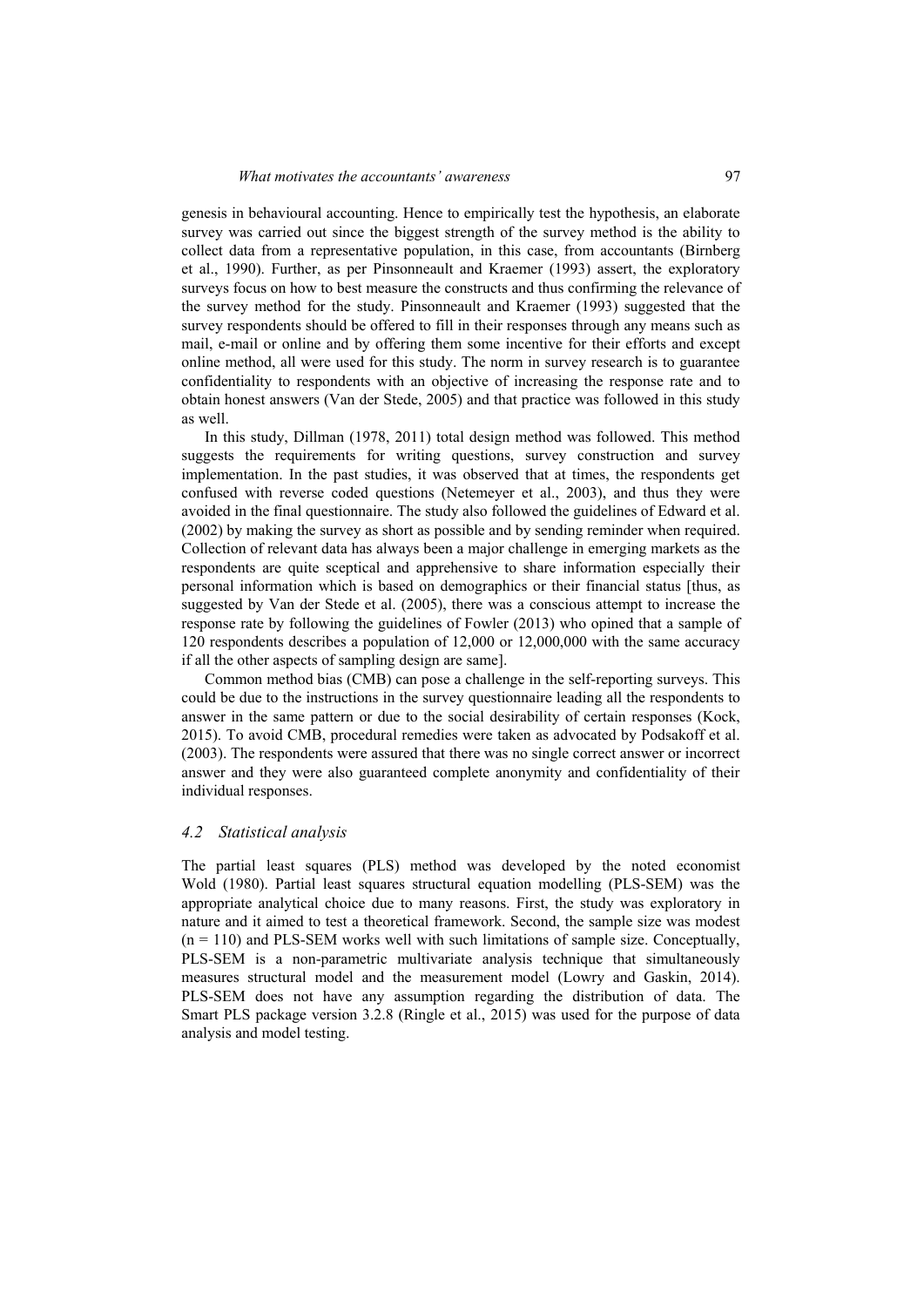# *4.3 Measurement variables*

To operationalise the constructs, established scales were taken from reputed prior studies. The next step was to establish the validity and the reliability of the scales which was duly undertaken. Thus, JS was measured according to job description index (JDI, for reference Helm, 2011). For the AICR construct, the scales were taken from Helm (2011). Helm (2011) had developed these useful indicators for AICR by an in-depth review of the literature, and also by interviewing the subject experts. The scale of AC is as per Allen and Meyer (1990). Thus, all the scales were taken from well-established prior works of excellent academic rigor.

# **5 Results**

The study uses the two step approach of analysis of the results of PLS-SEM by undertaking first the assessment of the measurement model followed by the assessment of the structural model. Thus only after ensuring that the constructs are well measured, was the evaluation of the structural model undertaken.

# *5.1 Evaluation of measurement model*

The composite reliability measures the internal consistency of the constructs (Table 2) which was found to be greater than 0.7 (in case of all the reflective constructs). Nunnally (1978) suggested that for Cronbach's alpha, value greater than 0.7 for the reflective constructs should be considered. The indicator reliability as measured by the outer loadings was found to be significant at 95% level (Table 4).

| Construct reliability and<br>validity | Cronbach's<br>alpha | rho A | Composite<br>reliability | Average variance<br>extracted (AVE) |
|---------------------------------------|---------------------|-------|--------------------------|-------------------------------------|
| Affective commitment                  | 0.844               | 0.854 | 0.878                    | 0.477                               |
| Awareness of the impact<br>on CR      | 0.846               | 0.849 | 0.891                    | 0.624                               |
| Job satisfaction                      | 0.803               | 0.812 | 0.856                    | 0.463                               |
| Table 3<br>HTMT analysis              |                     |       |                          |                                     |

| <b>Table 2</b> | Reliability and validity |
|----------------|--------------------------|
|----------------|--------------------------|

| Heterotrait-monotrait<br>ratio (HTMT) | <i>Affective</i><br>commitment | Awareness of the impact<br>on CR | Job satisfaction |
|---------------------------------------|--------------------------------|----------------------------------|------------------|
| Affective commitment                  |                                |                                  |                  |
| Awareness of the impact<br>on CR      | 0.733                          |                                  |                  |
| Job satisfaction                      | 0.626                          | 0.636                            |                  |

The average variance extracted (AVE) for the reflective constructs was found to be greater than 0.5 (Table 2) and significant at 95% level (except for AC for which it was 0.477 which is quite close to the threshold value of 0.5 and hence acceptable in the emerging market context). For ascertaining the discriminant validity, heterotrait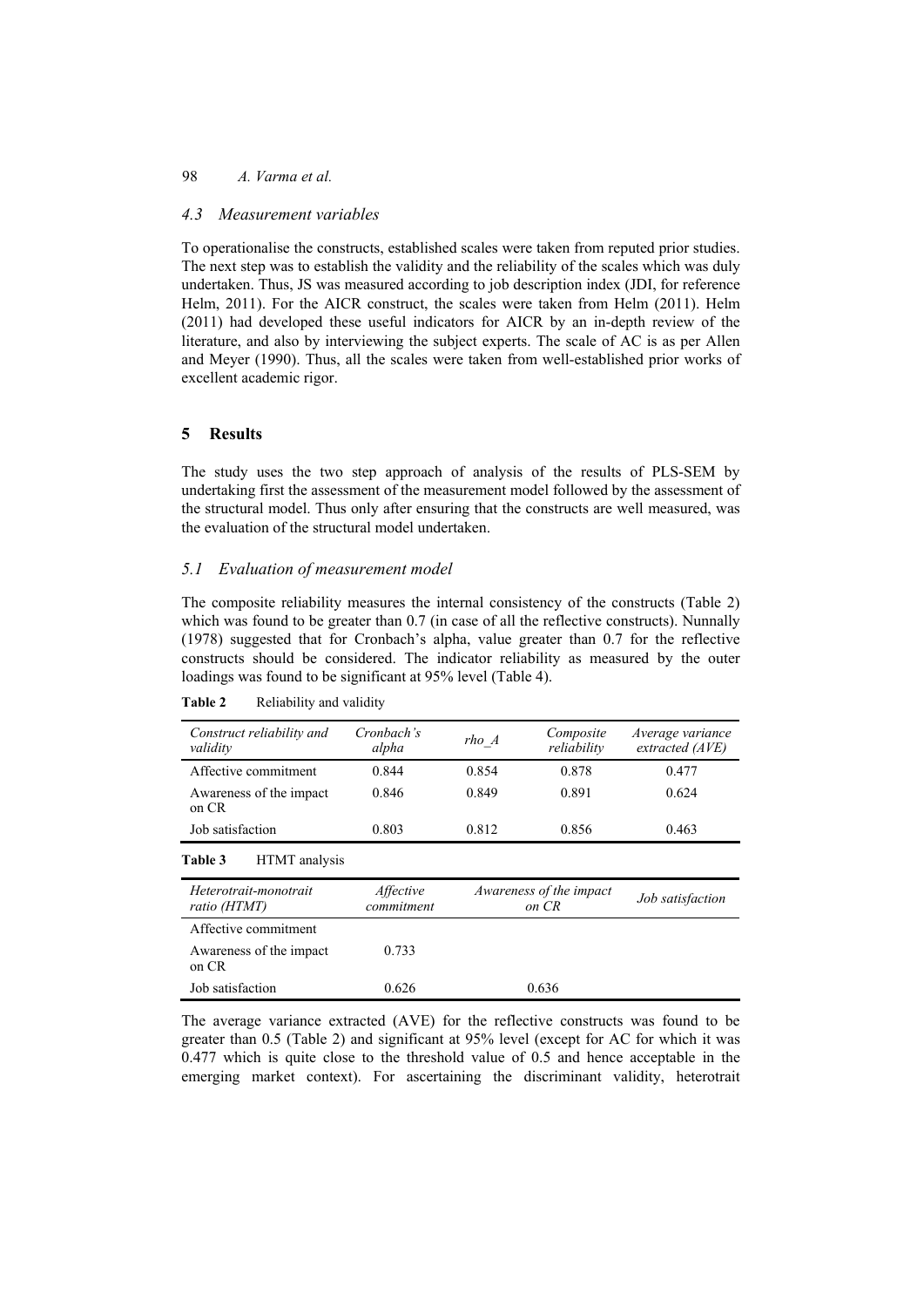monotrait (HTMT) ratio was calculated and it was found to be below 0.85 (Henseler et al., 2015) and thus discriminant validity was established. The HTMT ratio (Table 3) is the strictest among the three criteria for discriminant validity viz., cross-loading criteria and Fornell and Larcker (1981) criteria. With the above confirmations, the constructs were thus well measured (Table 2) and could be suitability used for the overall structural model assessment.

| Outer loadings                                                                      | Original<br>sample (O) | Standard deviation<br>(STDEV) | T statistics<br>$($   O/STDEV ) | P values |
|-------------------------------------------------------------------------------------|------------------------|-------------------------------|---------------------------------|----------|
| $AC$ 1 <- affective commitment                                                      | 0.664                  | 0.081                         | 8.158                           | 0.000    |
| $AC$ 2 <- affective commitment                                                      | 0.770                  | 0.055                         | 14.078                          | 0.000    |
| $AC$ 3 <- affective commitment                                                      | 0.567                  | 0.099                         | 5.712                           | 0.000    |
| AC $4 \leq$ affective commitment                                                    | 0.593                  | 0.092                         | 6.425                           | 0.000    |
| AC $5 \leq$ affective commitment                                                    | 0.762                  | 0.057                         | 13.266                          | 0.000    |
| AC $6 \leq$ affective commitment                                                    | 0.762                  | 0.061                         | 12.484                          | 0.000    |
| AC $7 <$ - affective commitment                                                     | 0.735                  | 0.059                         | 12.405                          | 0.000    |
| AC $8 \leq$ affective commitment                                                    | 0.642                  | 0.074                         | 8.693                           | 0.000    |
| AICR $1 \le$ awareness of the<br>impact on corporate reputation                     | 0.642                  | 0.092                         | 6.984                           | 0.000    |
| AICR $2 \le$ awareness of the<br>impact on corporate reputation                     | 0.787                  | 0.050                         | 15.704                          | 0.000    |
| AICR $3 \le$ - awareness of the<br>impact on corporate reputation                   | 0.798                  | 0.051                         | 15.656                          | 0.000    |
| AICR $4 \leq$ awareness of the<br>impact on corporate reputation                    | 0.841                  | 0.034                         | 24.661                          | 0.000    |
| AICR $5 <$ - awareness of the<br>impact on corporate reputation                     | 0.863                  | 0.027                         | 31.632                          | 0.000    |
| Affective commitment * affective<br>commitment <- quadratic effect of<br>AC on AICR | 1.645                  | 0.219                         | 7.513                           | 0.000    |
| JS $1 \le$ -job satisfaction                                                        | 0.590                  | 0.113                         | 5.246                           | 0.000    |
| JS $2 \le$ -job satisfaction                                                        | 0.568                  | 0.157                         | 3.618                           | 0.000    |
| JS $3 \le$ -job satisfaction                                                        | 0.675                  | 0.160                         | 4.211                           | 0.000    |
| JS $4 \le$ -job satisfaction                                                        | 0.804                  | 0.100                         | 8.060                           | 0.000    |
| JS_5 <- job satisfaction                                                            | 0.746                  | 0.049                         | 15.325                          | 0.000    |
| JS $6 \le$ -job satisfaction                                                        | 0.736                  | 0.046                         | 15.927                          | 0.000    |
| JS $7 \le$ -job satisfaction                                                        | 0.605                  | 0.070                         | 8.681                           | 0.000    |
| Job satisfaction * job satisfaction<br><- quadratic effect of JS on AICR            | 3.163                  | 0.618                         | 5.120                           | 0.000    |

**Table 4** Significance of the outer loadings

The inner VIF (Table 6) for dependent variable AICR was less than 3.3 and thus there was no CMB. The outer VIF values are given in Table 5.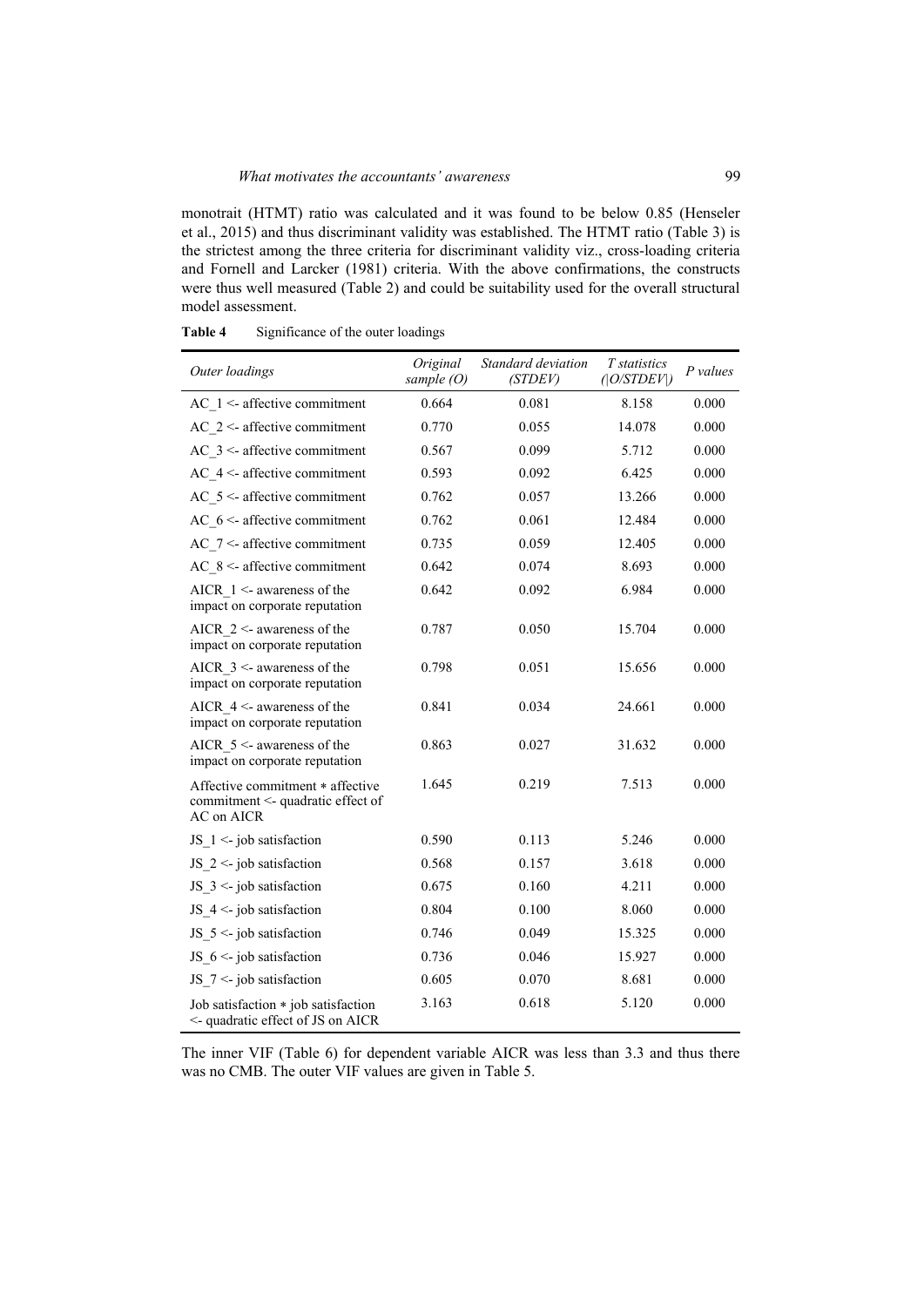| Outer VIF values | <b>VIF</b> |  |
|------------------|------------|--|
| $AC_1$           | 1.645      |  |
| $AC_2$           | 2.197      |  |
| $AC_3$           | 1.554      |  |
| $AC_4$           | 2.015      |  |
| $AC_5$           | 3.043      |  |
| $AC_6$           | 3.006      |  |
| $AC_7$           | 1.809      |  |
| $AC_8$           | 1.430      |  |
| $AICR_1$         | 1.297      |  |
| $AICR_2$         | 1.719      |  |
| $AICR_3$         | 1.889      |  |
| $AICR_4$         | 2.869      |  |
| $AICR_5$         | 2.893      |  |
| $JS_1$           | 1.412      |  |
| $JS_2$           | 1.726      |  |
| $JS_3$           | 1.885      |  |
| $JS_4$           | 2.240      |  |
| $JS_5$           | 2.208      |  |
| $JS_6$           | 2.229      |  |

**Table 5** Outer VIF values

| Table 6 | Inner VIF values |
|---------|------------------|
|---------|------------------|

| Inner VIF values                 | <i>Affective</i><br>commitment | Awareness of the impact<br>on CR | Job satisfaction |
|----------------------------------|--------------------------------|----------------------------------|------------------|
| Affective commitment             |                                | 1.434                            |                  |
| Awareness of the impact<br>on CR |                                |                                  |                  |
| Job satisfaction                 | 1.000                          | 1.434                            |                  |

# *5.2 Evaluation of structural model*

Once it was established that the constructs were measured reliably and with validity, the next step was to check for collinearity (Sarstedt et al., 2014) before initiating the structural model assessment. It was observed that  $r < 0.9$  in the empirical correlation matrix which meant that collinearity was not a concern for the data. Figure 1 shows the path coefficients. For a unit change in the predictor construct, the path coefficients show the estimated change in the endogenous construct (AICR). The PLS algorithm is aimed to converge after iterating with the objective of rejecting a set of path specific null hypothesis of 'no-effect'. It does do by minimising the amount of unexplained variance.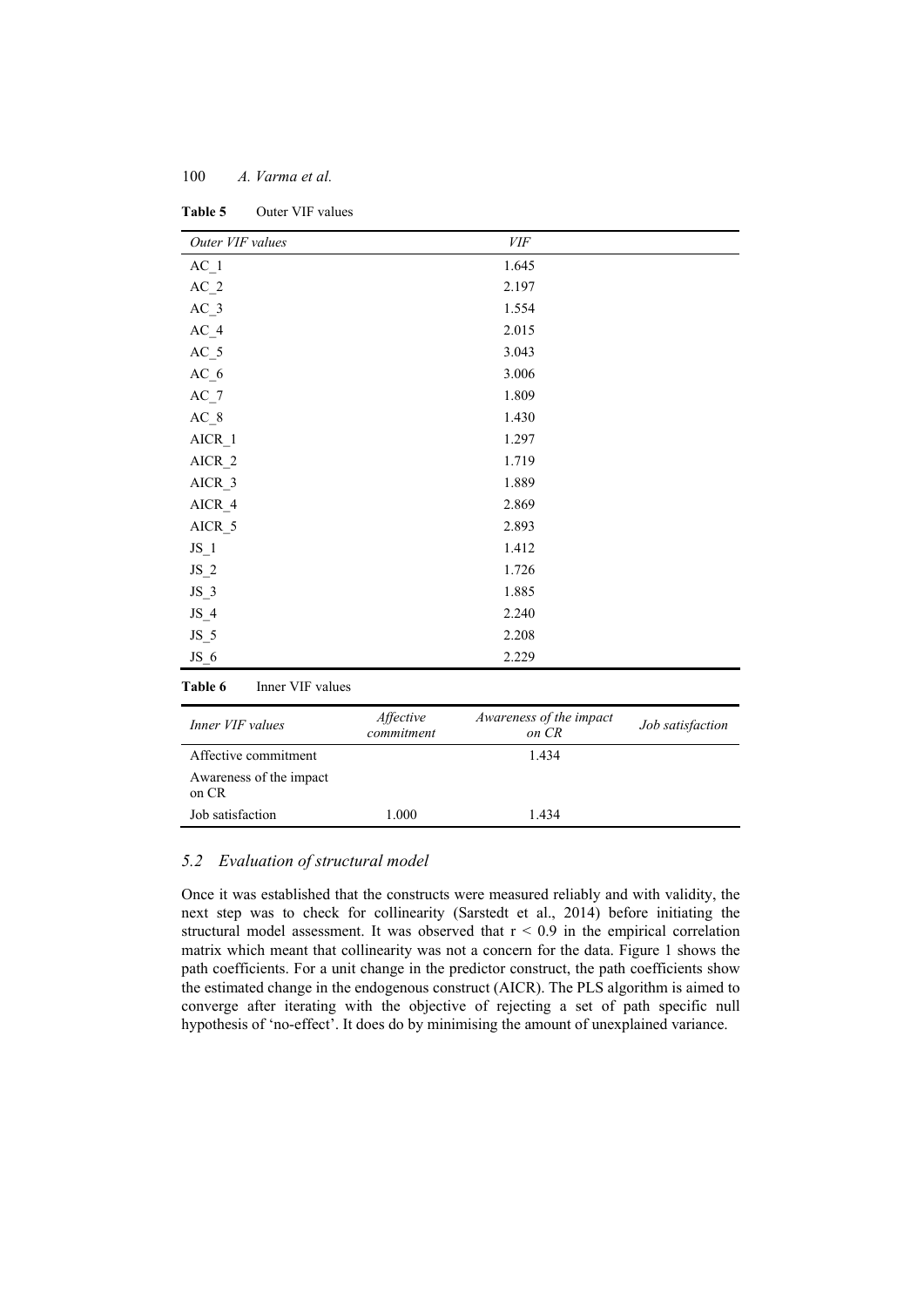



Table 7 Results of bootstrapping process

| Mean, STDEV, T-values,<br>P-values                                                                              | Original<br>sample<br>(O) | T statistics<br>(10/STDEF) | P values     | 2.5%     |       | 97.5% Conclusion         |
|-----------------------------------------------------------------------------------------------------------------|---------------------------|----------------------------|--------------|----------|-------|--------------------------|
| Affective commitment<br>-> awareness of the impact<br>on corporate reputation                                   | 0.497                     | 5.423                      | $0.000***$   | 0.309    | 0.663 | $H3$ is<br>supported     |
| Job satisfaction -><br>affective commitment                                                                     | 0.550                     | 6.386                      | $0.000***$   | 0.333    | 0.688 | $H1$ is<br>supported     |
| Job satisfaction $\rightarrow$<br>awareness of the impact on<br>corporate reputation                            | 0.272                     | 2.612                      | $0.009***$   | 0.051    | 0.466 | $H2$ is<br>supported     |
| Quadratic effect of AC on<br>$AICR \geq$ awareness of the<br>impact on corporate<br>reputation                  | 0.017                     | 0.195                      | $0.846$ n.s. | $-0.118$ | 0.208 | $H5$ is not<br>supported |
| Quadratic effect of JS on<br>$AICR \rightarrow$ awareness of the<br>impact on corporate<br>reputation           | 0.000                     | 0.007                      | $0.995$ n.s. | $-0.108$ | 0.110 | H6 is not<br>supported   |
| Job satisfaction $\rightarrow$<br>affective commitment -><br>awareness of the impact on<br>corporate reputation | 0.273                     | 3.945                      | $0.000***$   | 0.147    | 0.419 | $H4$ is<br>supported     |

Note: n.s. – not-significant, \*|t|  $\geq 1.65$  at p = 0.10 level, \*\*|t|  $\geq 1.96$  at p = 0.05 level, \*\*\*|t|  $\geq$  2.58 at p = 0.01 level and \*\*\*\*|t|  $\geq$  3.29 at p = 0.001 level.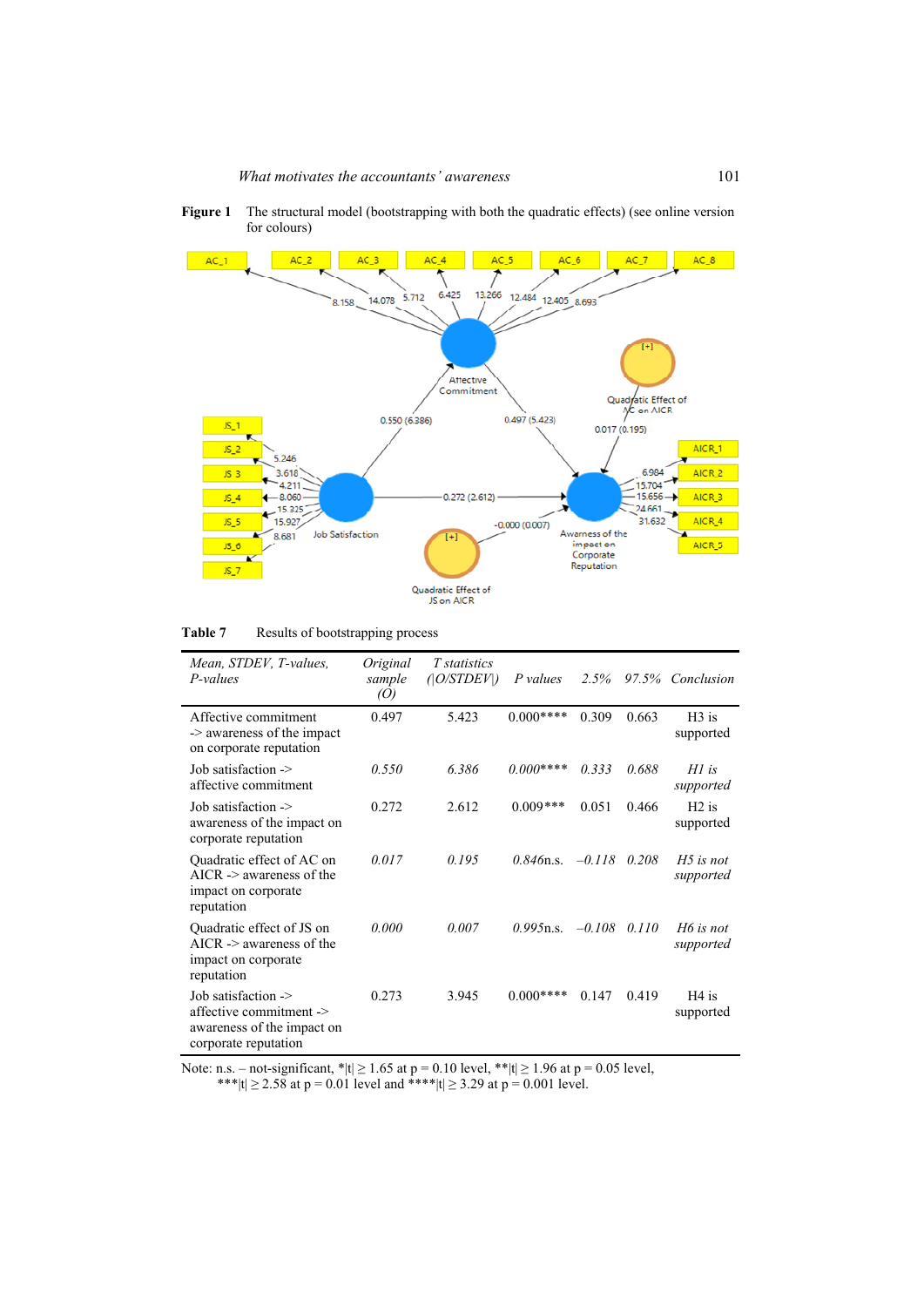The results revealed an R square which is also referred to as coefficient of determination (Table 8) of the construct AICR as 0.454 which meant a substantial degree of explanatory power of the model. The R square for the construct AC was 0.303. As shown in Table 7 AC has a significant direct effect on the AICR (beta =  $0.497$ , t =  $5.423$ ) which supports Hypothesis 3. Similarly, JS had a significant direct effect on the AC (beta = 0.550,  $t = 6.386$ ) thereby supporting Hypothesis 1 and the study also found support for the direct effect of JS on the AICR (Hypothesis 2 is supported). However, the study did not find support for the quadratic effect of AC on AICR or the quadratic effect of JS on AICR (Hypotheses 5 and 6 were not supported). Finally, AC did mediate the linkage between JS and the AICR thereby supporting Hypothesis 4.

|                               | R square | R square adjusted |
|-------------------------------|----------|-------------------|
| Affective commitment          | 0.303    | 0.296             |
| Awareness of the impact on CR | 0.454    | 0.443             |

**Table 8** Coefficient of determination

The context of this study was in an emerging market, India. As per Burgess and Steenkamp (2006), the emerging markets show a very different personality from the assumptions of the theories developed primarily in the western world. These emerging markets also exhibit a higher level of within country heterogeneity. In the context of the emerging markets, Bugess and Steenkamp (2006) also second the recommendation by Lodish et al. (1995) of a liberal significance criterion ( $p < 0.20$ ) for managerially relevant decision making. Burgess and Steenkamp (2006) also warn against the standard of reliability of alpha greater than 0.7 as these conditions are seldom met in the EM context and they go on to suggest that noise in the EM data adversely affects the model fit and significance tests. All these guidelines are relevant for our study as well as for future studies.

# *5.3 Test for mediation*

The PLS-SEM algorithm uses a non-parametric bootstrap procedure (here 110 cases, 5,000 samples, no sign change option) to test the coefficients for their significance and to ascertain the significance of mediation effects by following the guidelines advocated by Preacher and Hayes (2008). Table 7 shows the results of the bootstrapping process-based significance test of the effects (standardised regression). For the purpose of mediation analysis, the procedure suggested by Preacher and Hayes (2008) and Zhao et al. (2010) was followed and the results are also presented in Table 7. It was observed that AC had a significant specific indirect effect on the relationship between JS and the AICR thereby confirming mediation effect of AC.

# *5.4 Test for quadratic effects*

In the case of nonlinear relationship between two constructs, then the size of the effect between those constructs depends both on the magnitude of the change in the exogenous construct and also its value (Hair et al., 2018). In this study, the possibility of nonlinear effects was probed and thus it had to be either confirmed or ruled out. As per Sarstedt et al. (2020) in PLS-SEM, researchers need to consider a polynomial model by adding a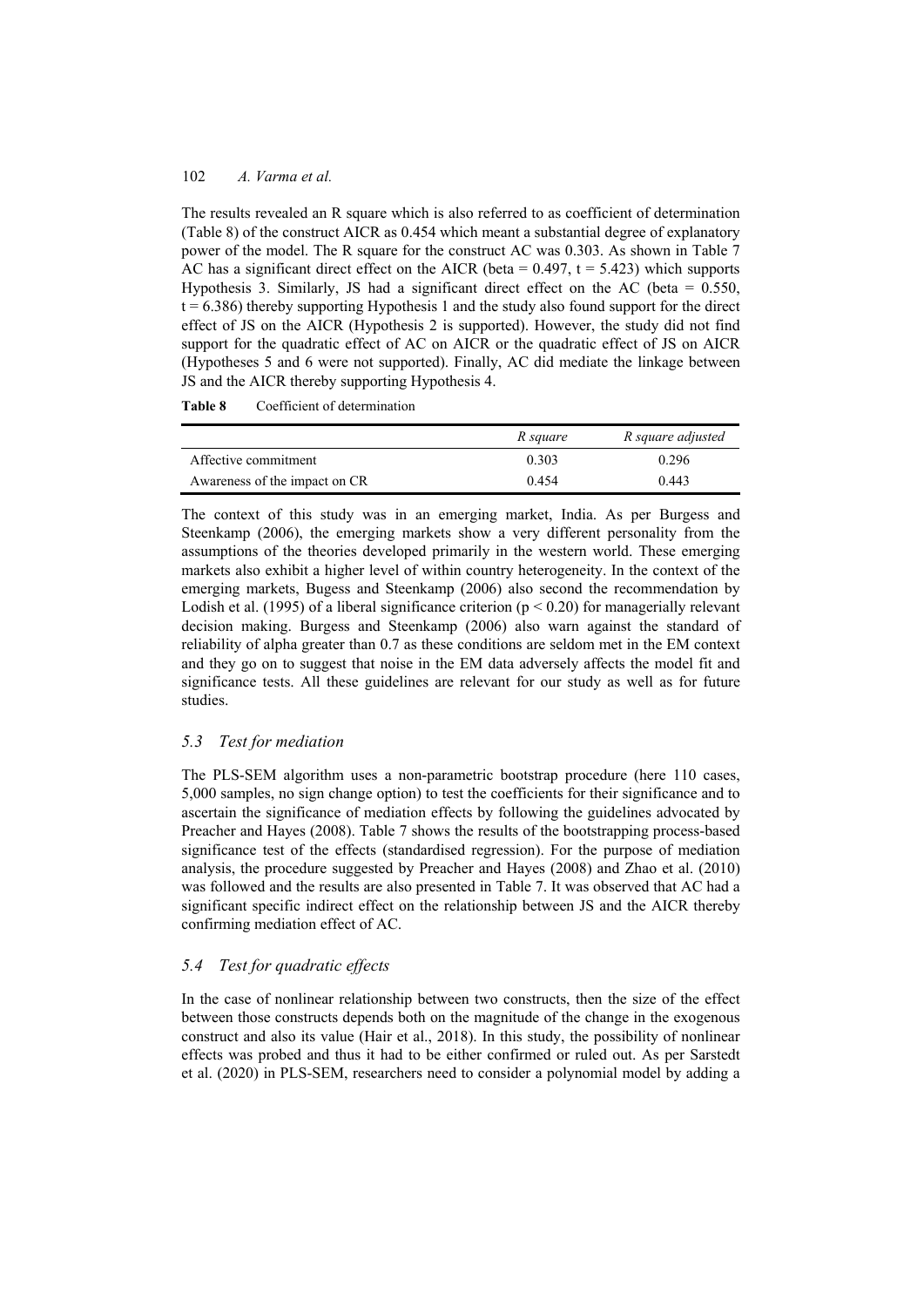quadratic term which is similar to an interaction term and when the interaction term is non-significant, then it provides evidence of the robustness of the linear effect. This phenomenon was witnessed in the present study as well and thus the linear relationship is valid and robust and the possibility of quadratic effect is ruled out.

#### *5.5 Blindfolding*

The degree of predictive relevance is estimated by Q square which is ascertained by applying the blindfolding procedure (Sarstedt et al., 2014). As Q square value was found to be greater than 0 (Table 9), the model was concluded to have predictive relevance. Also, the model was established to explain a significant amount of variance (when Q square is greater than 0, there is predictive relevance on the basis of out of sample prediction). AICR has a Q square of 0.423 (which is greater than 0.35) and thus has strong predictive relevance for the model.

| Construct cross-validated communality | SSO             | SSE             | $Q^2$ (= 1 – SSE / SSO) |
|---------------------------------------|-----------------|-----------------|-------------------------|
| Affective commitment                  | 880.000 597.321 |                 | 0.321                   |
| Awareness of the impact on CR         |                 | 550.000 317.334 | 0.423                   |
| Job satisfaction                      | 770.000 557.137 |                 | 0.276                   |

## *5.6 fsQCA*

The analytical technique of fuzzy set qualitative comparative analysis (fsQCA) is based on fuzzy set theory and Boolean logic and it aims to identify relationships with different combination of antecedents and the outcome variable (Fiss, 2011). As suggested by Woodside (2013), fsQCA is a good complement to PLS-SEM as it examines various alternative causes, can deal with complex linkages, can deal with nonlinear relationships and also explain the configuration pattern of variables.

**Table 10** Analysis of the necessary conditions for fsQCA

| Analysis of necessary conditions | Consistency                | Coverage |
|----------------------------------|----------------------------|----------|
| Outcome variable: average AICR   | Average JS 0.981415        | 0.863190 |
| Outcome variable: ~average AICR  | $\sim$ Average JS 1.212204 | 1.021363 |
| Outcome variable: average AICR   | Average AC 0.928095        | 0.938920 |
| Outcome variable: ~average AICR  | ~Average AC $1.082367$     | 1.099664 |

The fsQCA technique focuses on consistency and coverage. As per Schneider and Wagemann (2010), consistency is a measure of the degree to which the subject relationship is achieved by approximation and hence only those solutions are included for the analysis which fulfils this criterion. As per prior research (Tho and Trang, 2015), 'consistency' value of more than 0.85 was acceptable for the purpose of this study. All the configurations which surpass the threshold were regarded as 'sufficient' for the outcome (Fang et al., 2016). Hence the fsQCA, which was done for the dependent variable confirmed the significance of the paths. Also, the second threshold that the coverage scores should be high is also met. 'Coverage' is akin to R square in regression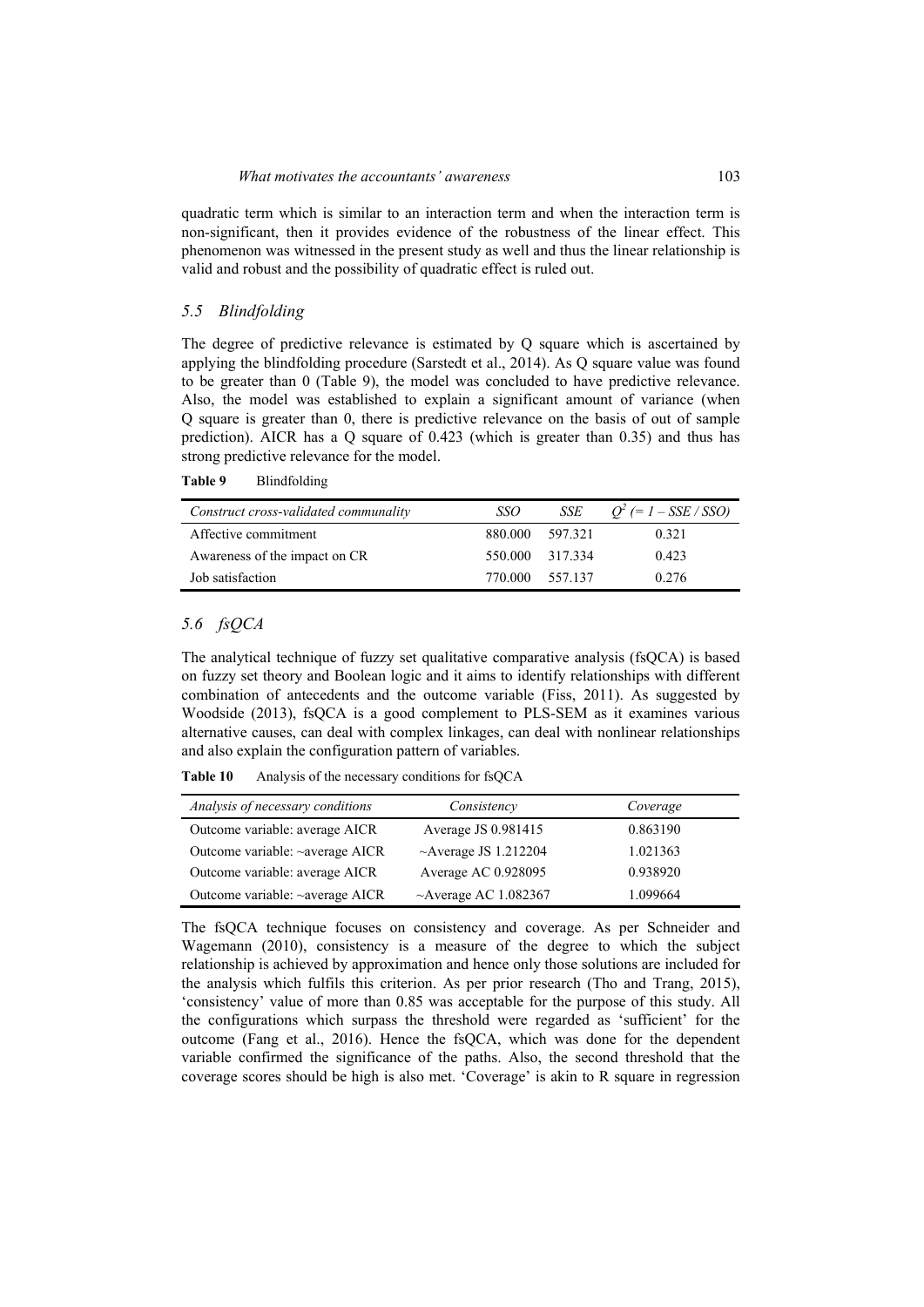analysis (Ragin, 2008) as it measures the relevance of the consistent subset. Table 10 contains the detailed analysis of the necessary conditions and it is observed that fsQCA adds more robustness to the earlier mentioned PLS SEM findings.

## **6 Discussion, conclusions and future research**

Designed as a behavioural accounting research with the theoretical underpinning of the SET, the findings of the study have several major implications for both behavioural accounting research and organisational practice. The study probed the mediating effect (linear or quadratic) of AC on the linkage between JS of accountants and their AICR The conceptual framework was empirically tested in an emerging market, which are quite distinct from the developed markets. The study of the emerging markets accountant's AICR was required for many reasons. First, accountants have access to sensitive, strategic and confidential information. Second, they also accumulate knowledge over time and develop relevant skills which are very critical to the organisations success. In the context of the emerging markets, there is scare research about how the individual accountant's psychology impacts the firm level reputation. The accountants are key contributors in reporting the firm's financial performance and in this process they use their judgement, discretionary powers and also their prior knowledge about the espoused organisational values. If the 'job satisfied' accountants identify themselves with the firm and have a deep sense of belonging for it, then their choices are likely to be more integrated with their firm's values which in turn ensures high quality data for subsequent analysis and decision making by internal stakeholders. The study found empirical evidence for the same. This study confirms the significant effect of JS level with the accountant's awareness as to how their work impacts their firm's overall reputation.

The results revealed an R square of the construct AICR as 0.454 which meant a substantial degree of explanatory power of the model. The model thus can be used in multiple contexts and in multiple setting. The R square for the construct AC was substantially high at 0.303. AC has a significant direct effect on the AICR (beta = 0.497, t = 5.423) which supports Hypothesis 3 and also confirms the instrumental role of AC. This confirms that committed accountants are more aware of how their actions impact their firm's reputation. This finding has major managerial ramifications. The JS level of accountants should be kept high by taking suitable measures such as those observed by Stallworth (2004) which lead to a significant increase in affective attachment to the firm. Once the accountants AICR are high, then, their ethical judgement would also be high. Finally, the firm's business performance is also likely to improve as a result of higher AICR as suggested by Goldring (2015). Thus, the investment into the accountant's AC is worth undertaking. The relationship between JS and AICR was empirically observed to be linear and not quadratic. Further, the relationship was significantly mediated with the AC level of the accountants. The findings of this study regarding the significant mediating effect of AC suggest that the prior research which focuses only on the direct effect of JS on the AICR, misses out on this important dimension in the phenomenon. The SET generates insights into the attitudes and behaviours of accountants (Nouri and Parker, 2013) and suggest that higher AC level leads to higher awareness. The reason to probe the quadratic effect had its genesis in Mowday et al. (1982) study which found that AC changes across a person's career and that certain work events may have very high personal significance thereby leading to a major impact on AC. However, in the context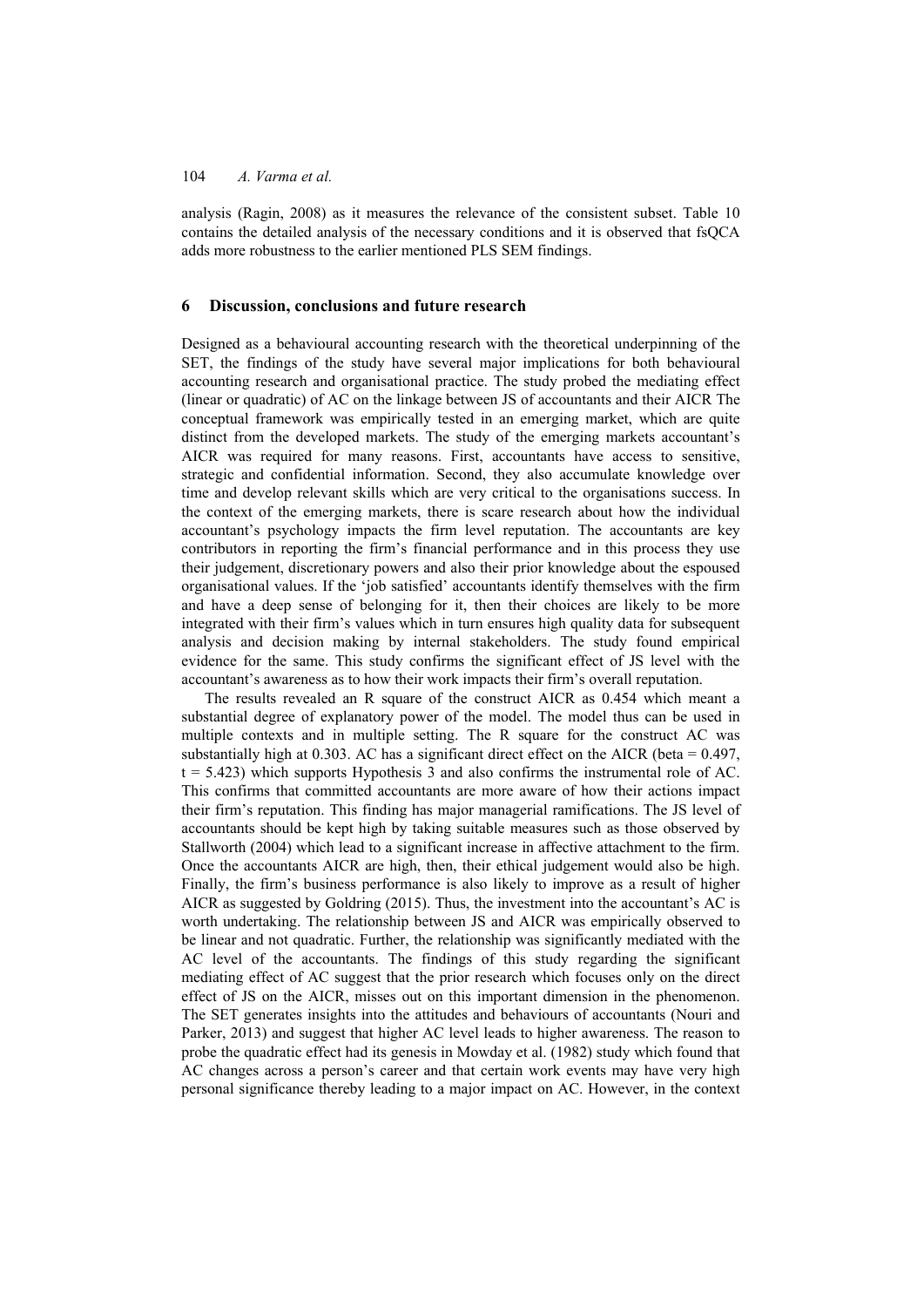of emerging market, there were no quadratic effect which means that the accountants level did not have an impact on their AC. Ketchand and Strawser (2001) highlighted that accounting firms had formalised retention targets for experienced employees. As was also observed in prior works, JS had a significant direct effect on both, AC (beta =  $0.550$ , t = 6.386) and on the AICR (beta = 0.272,  $t = 2.612$ ) in this study also. To complement the results of PLS-SEM, fsQCA was undertaken. Once the study confirmed the significance of paths, 'consistency' value of more than 0.85 were observed from the fsQCA analysis. As per the fsQCA literature, configurations which surpass the threshold are regarded as 'sufficient' for the outcome (Fang et al., 2016). Also, the second threshold that the coverage scores should be high was also met. Thus, fsQCA confirms the robustness of the PLS-SEM findings with more methodological rigor.

Although the study did not find support for the quadratic effect of AC on AICR or the quadratic effect of JS on AICR (Hypotheses 5 and 6 were not supported) still this probe was necessary to put to test, the linearity assumption, with empirical data. Since AC did significantly mediate the linkage between JS and the AICR, the study found support for Hypothesis 4. This reinforces that satisfied employees care more about the impact of their work on their firm's reputation as they are more emotionally committed to their firms.

The study makes several theoretical and practical implications. Regarding the theoretical perspective, it contributes to increase the body of the existing literature suggesting new research methodologies and analysing the CR from the viewpoint of a particular category of internal employees in the emerging markets. The study demonstrates how the CR depends on accountants, and that these employees have a relevant role in the building of CR. The results revealed that efforts to improve their AC level are likely to make the accountants more aware of their impact on the reputation of their firms. The research scrutinises the possibility of quadratic effects in addition to the linear effects of AC on the link between JS and the accountant's AICR. This is a major probe given the fact that most prior studies presume linearity as a default assumption and a different assumption of quadratic effects was not investigated yet. Although there were no quadratic effects observed, this was an important step which is expected to be a regular probe in future studies. No quadratic effect means that it cannot be said that after an initial increase in JS which leads to a corresponding increase in AICR, further increase in JS leads to lower AICR. Similarly, in the case of AC, it does not happen that after an increase in AC which leads to a corresponding increase in AICR, further increase in AC leads to lower AICR. Also, as advised by leading scholars undertaking similar methodological choice, the study confirms the robustness of the results of PLS-SEM with another rigorous technique, fsQCA thereby ruling out any alternate explanation of the results. This combination brings high methodological rigor into the analysis and also extends the understanding of the results to new perspectives.

Presenting evidences of the relevant role of the accountants for the CR, the study offers practical implications for: accounting firms of the emerging markets, accounting firms and industrial companies of developed countries and accounting profession's regulatory bodies. Accounting firm of the emerging markets must acquire greater awareness of the role played by their accountants, learn to better manage their reputation and its decision making process in order to be more competitive, attract better human talent and long-term investors with lower cost of capital. At the same time, considering that accounting firms and industrial companies of developed countries are increasingly outsourcing services and process to emerging markets, the study suggests as they should learn to assess the AC of the accountants of outsourcing firms because this influence their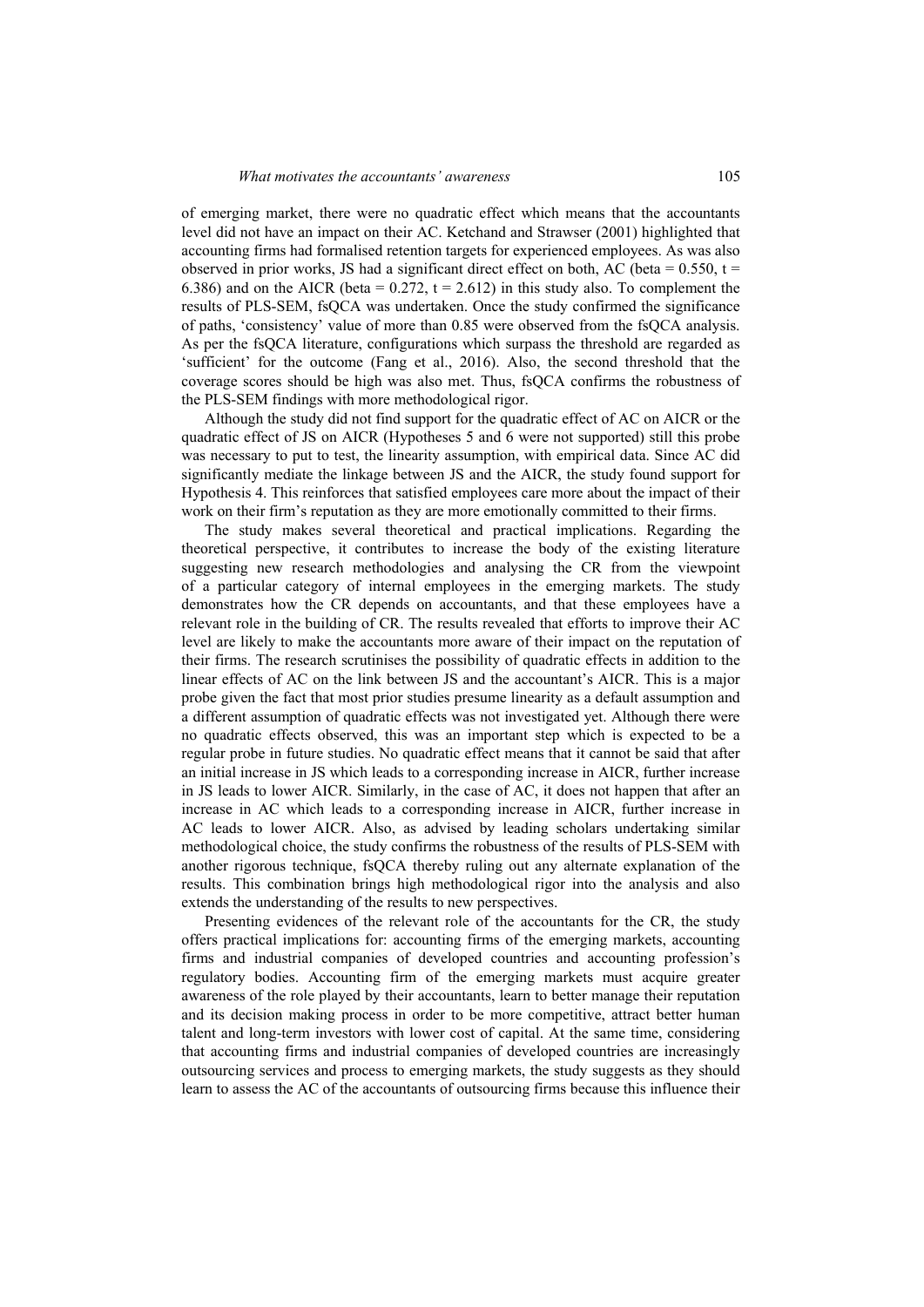JS and increase CR level. Finally, the accounting profession's regulatory bodies of the emerging markets should begin to issue guidelines in order to increase awareness of the role of accountants for the development of the CR, and thus help the accounting firm to achieve cost savings, core competencies concentration or long-term competitive advantages.

The study presents three main limitations. The sample of 110 accountants is comparatively small for a country of the size of India which may reduce the generalisability of the complex relationship between the constructs. However, the response rate of the study was higher than other similar studies (Stallworth, 2003) Second, the gender specific probe was not undertaken which may the subject of future studies. Finally, it was not probed whether there were some environmental factors related to the national context that influenced the variables under analysis. However, these limitations do not dilute the findings of the study and the purpose for which the study was undertaken. Future research could consider other non-emerging countries, and propose a comparison between the accounting firms of emerging and non-emerging countries.

## **References**

- Ahrholdt, D.C., Gudergan, S.P. and Ringle, C.M. (2019) 'Enhancing loyalty: when improving consumer satisfaction and delight matters', *Journal of Business Research*, Vol. 94, pp.18–27.
- Allen, N.J. and Meyer, J.P. (1990) 'The measurement and antecedents of affective, continuance and normative commitment to the organization', *Journal of Occupational Psychology*, Vol. 63, No. 1, pp.1–18.
- Alniacik, U., Cigerim, E., Akcin, K. and Bayram, O. (2011) 'Independent and joint effects of perceived corporate reputation, affective commitment and job satisfaction on turnover intentions', *Procedia-Social and Behavioral Sciences*, Vol. 24, pp.1177–1189.
- Aranya, N., Kushnir, T. and Valency, A. (1986) 'Organizational commitment in a male dominated profession', *Human Relations*, Vol. 39, No. 5, pp.433–448.
- Arikan, E., Kantur, D., Maden, C. and Telci, E.E. (2016) 'Investigating the mediating role of corporate reputation on the relationship between corporate social responsibility and multiple stakeholder outcomes', *Quality & Quantity*, Vol. 50, No. 1, pp.129–149.
- Atkinson, A., Banker, R.D., Kaplan, R.S. and Young, S.M. (1995) *Management Accounting*, Prentice Hall, Englewood Cliffs, NJ.
- Barney, J. (1991) 'Firm resources and sustained competitive advantage', *Journal of Management*, Vol. 17, pp.99–120.
- Birnberg, J.G. and Snodgrass, C. (1988) 'Culture and control: a field study', *Accounting, Organizations and Society*, Vol. 13, No. 5, pp.447–464.
- Birnberg, J.G., Shields, M.D. and Young, S.M. (1990) 'The case for multiple methods in empirical management accounting research (with an illustration from budget setting)', *Journal of Management Accounting Research*, Vol. 2, No. 1, pp.33–66.
- Bonner, S.E. and Pennington, N. (1991) 'Cognitive processes and knowledge as determinants of auditor expertise', *Journal of Accounting Literature*, Vol. 10, No. 1, pp.1–50.
- Bonner, S.E. and Walker, P.L. (1994) 'The effects of instruction and experience on the acquisition of auditing knowledge', *Accounting Review*, Vol. 69, No. 1, pp.157–178.
- Brammer, S.J. and Pavelin, S. (2006) 'Corporate reputation and social performance: the importance of fit', *Journal of Management Studies*, Vol. 43, No. 3, pp.435–455.
- Bugeja, M. (2011) 'Takeover premiums and the perception of auditor independence and reputation', *The British Accounting Review*, Vol. 43, pp.278–293.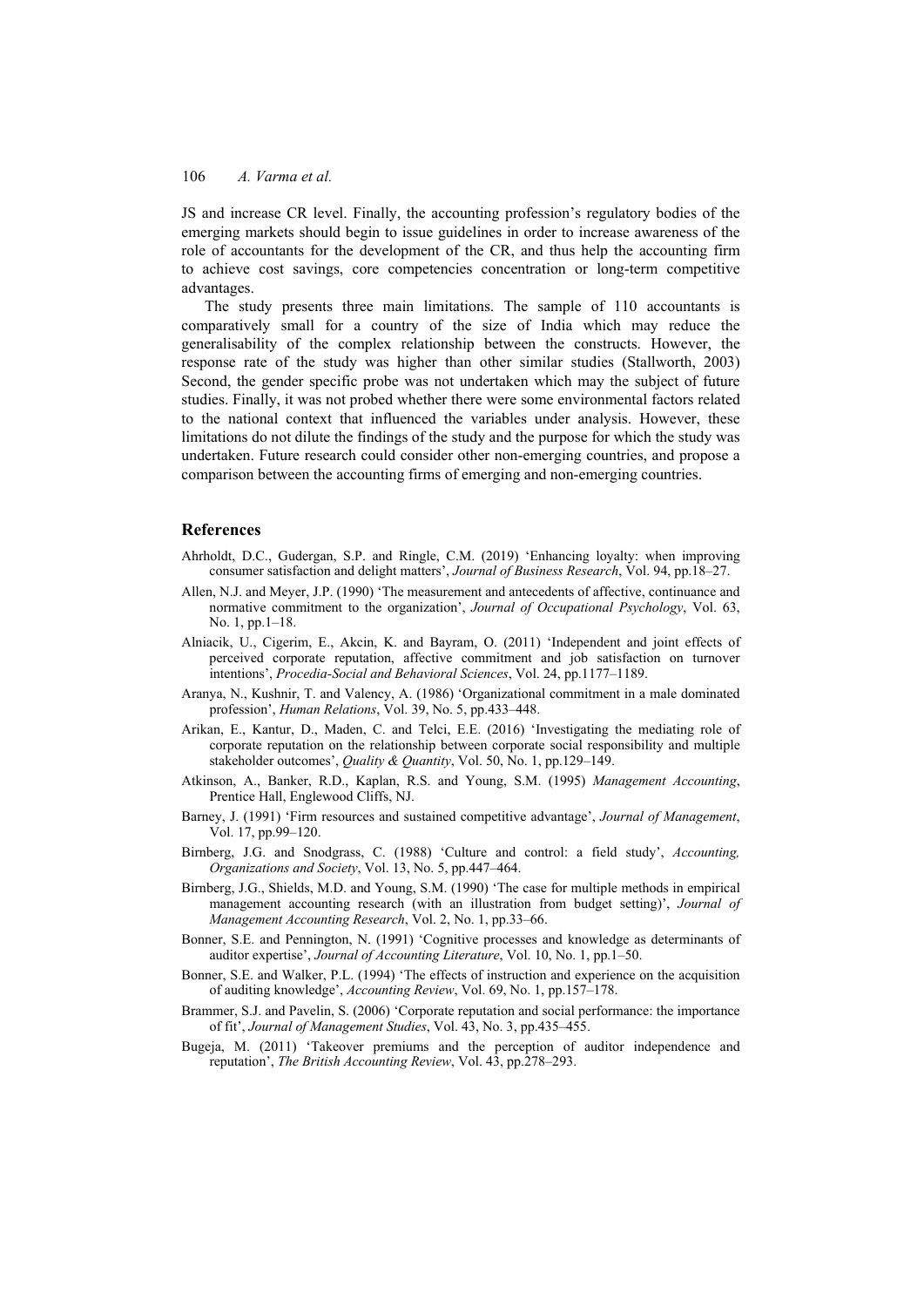- Burgess, S.M. and Steenkamp, J.B.E. (2006) 'Marketing renaissance: how research in emerging markets advances marketing science and practice', *International Journal of Research in Marketing*, Vol. 23, No. 4, pp.337–356.
- Burns, J. and Vaivio, J. (2001) 'Management accounting change', *Management Accounting Research*, Vol. 12, No. 4, pp.389–402.
- Byrne, S. and Pierce, B. (2007) 'Towards a more comprehensive understanding of the roles of management accountants', *European Accounting Review*, Vol. 16, No. 3, pp.469–498.
- Caplan, E.H. (1966) 'Behavioral assumptions of management accounting', *The Accounting Review*, Vol. 41, No. 3, pp.496–509.
- Chin, W.W. (1998) 'The partial least squares approach to structural equation modeling', *Modern Methods for Business Research*, Vol. 295, No. 2, pp.295–336.
- Cianci, A.M. and Kaplan, S.E. (2010) 'The effect of CEO reputation and explanations for poor performance on investors' judgments about the company's future performance and management', *Accounting, Organizations and Society*, Vol. 35, pp.478–495.
- Cortina, J.M. (1993) 'Interaction, nonlinearity, and multicollinearity: implications for multiple regression', *Journal of Management*, Vol. 19, No. 4, pp.915–922.
- Cravens, K., Oliver, E.G. and Ramamoorti, S. (2003) 'The reputation index: measuring and managing corporate reputation', *European Management Journal*, Vol. 21, No. 2, pp.201–212.
- Cuomo, M.T., Metallo, G. and Tortora, D. (2014) 'Corporate reputation management: Analisi e modelli di misurazione', *Seconda edizione*, Vol. 55, G Giappichelli Editore.
- DeVellis, R.F. (2016) *Scale Development: Theory and Applications*, Vol. 26, Sage, Thousand Oaks, CA.
- Dillman, D.A. (1978) *Mail and Telephone Surveys: The Total Design Method*, Vol. 19, Wiley, New York.
- Dillman, D.A. (2011) *Mail and Internet Surveys: The Tailored Design Method 2007 Update with New Internet, Visual, and Mixed-Mode Guide*, John Wiley & Sons.
- Dinc, M.S., Kuzey, C., Gungormus, A.H. and Atalay, B. (2020) 'Burnout among accountants: the role of organisational commitment components', *European Journal of International Management*, Vol. 14, No. 3, pp.443–460.
- Edwards, P., Roberts, I., Clarke, M., DiGuiseppi, C., Pratap, S., Wentz, R. and Kwan, I. (2002) 'Increasing response rates to postal questionnaires: systematic review', *BMJ*, Vol. 324, No. 7347, p.1183.
- Eisenberger, R., Huntington, R., Hutchison, S. and Sowa, D. (1986) 'Perceived organizational support', *Journal of Applied Psychology*, Vol. 71, No. 3, p.500.
- Ettenson, R. and Knowles, J. (2008) 'Don't confuse reputation with brand', *MIT Sloan Management Review*, Vol. 49, No. 2, p.19.
- Fang, J., Shao, Y. and Wen, C. (2016) 'Transactional quality, relational quality, and consumer e-loyalty: evidence from SEM and fsQCA', *International Journal of Information Management*, Vol. 36, No. 6, pp.1205–1217.
- Fiss, P.C. (2011) 'Building better causal theories: a fuzzy set approach to typologies in organization research', *Academy of Management Journal*, Vol. 54, No. 2, pp.393–420.
- Fombrun, C.J. (1996) *Reputation Realizing Value from the Corporate Image*, Harvard Business School Press, Boston.
- Fombrun, C.J. (2001) 'Corporate reputations as economic assets', in Hitt, M.A., Freeman, R.E. and Harrison, J.S. (Eds.): *The Blackwell Handbook of Strategic Management*, Blackwell Publishers, Oxford, UK.
- Fombrun, C.J. and Shanley, M. (1990) 'What's in a name? Reputation building and corporate strategy', *Academy of Management Journal*, Vol. 33, No. 2, pp.233–258.
- Fornell, C. and Larcker, D.F. (1981) 'Evaluating structural equation models with unobservable variables and measurement error', *Journal of Marketing Research*, Vol. 18, No. 1, pp.39–50.
- Fowler Jr., F.J. (2013) *Survey Research Methods*, Sage Publications, USA.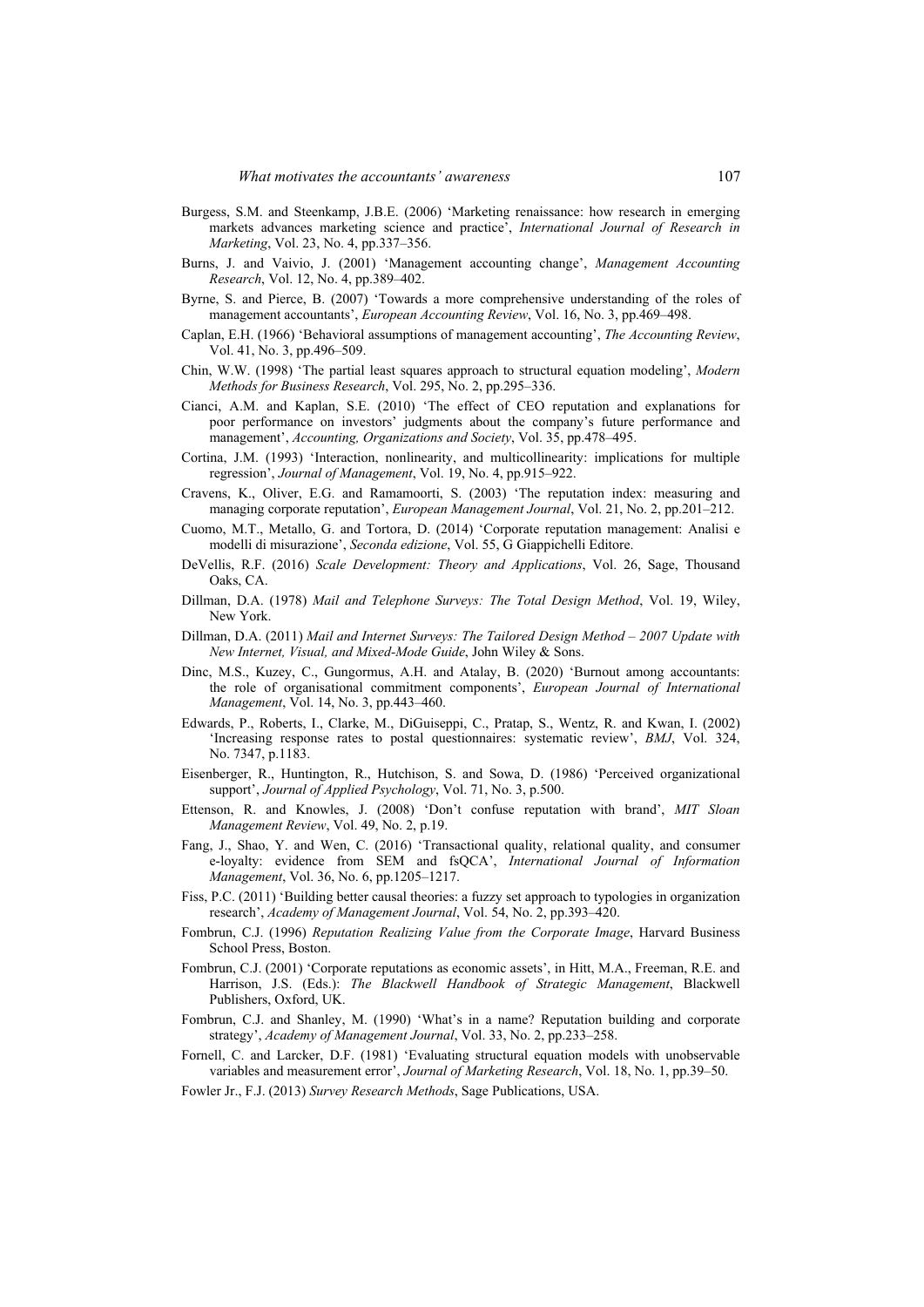- Francis, J., Huang, A.H., Rajgopal, S. and Zang, A.Y. (2008) 'CEO reputation and earnings quality', *Contemporary Accounting Research*, Vol. 25, No. 1, pp.109–147.
- Francis, J.R. and Wilson, E.R. (1988) 'Auditor changes: a joint test of theory relating to agency costs and auditor differentiation', *The Accounting Review*, October, Vol. 64, pp.663–682.
- Goldring, D. (2015) 'Reputation orientation: improving marketing performance through corporate reputation building', *Marketing Intelligence & Planning*, Vol. 33, No. 5, pp.784–803.
- Gotsi, M. and Wilson, A. (2001) 'Corporate reputation management: "living the brand"', *Management Decision*, Vol. 39, No. 2, pp.99–104.
- Gregson, T. (1992) 'An investigation of the causal ordering of job satisfaction and organizational commitment in turnover models in accounting', *Behavioral Research in Accounting*, Vol. 4, No. 4, pp.80–95.
- Habib, A. and Hossain, M. (2013) 'CEO/CFO characteristics and financial reporting quality: a review', *Research in Accounting Regulation*, Vol. 25, No. 1, pp.88–100.
- Hair, J.F., Sarstedt, M., Ringle, C.M. et al. (2018) *Advanced Issues in Partial Least Squares Structural Equation Modelling (PLS –SEM)*, Sage, Thousand Oaks.
- Hall, M., Smith, D. and Langfield-Smith, K. (2005) 'Accountants' commitment to their profession: multiple dimensions of professional commitment and opportunities for future research', *Behavioral Research in Accounting*, Vol. 17, No. 1, pp.89–109.
- Harper, O.N. (2002) *Corporate Social Responsibility Monitor*, Gee Publishing, London.
- Harris, F. and de Chernatony, L. (2001) 'Corporate branding and corporate brand performance', *European Journal of Marketing*, Vol. 35, Nos. 3/4, pp.441–456 [online] https://doi.org/10.1108/03090560110382101.
- Harvey, M.G. and Lusch, R.F. (1999) 'Balancing the intellectual capital books: intangible liabilities', *European Management Journal*, Vol. 17, No. 1, pp.85–92.
- Helm, S. (2007) 'One reputation or many? Comparing stakeholders' perceptions of corporate reputation', *Corporate Communications: An International Journal*, Vol. 12, No. 3, pp.238–254.
- Helm, S. (2011) 'Employees' awareness of their impact on corporate reputation', *Journal of Business Research*, Vol. 64, No. 7, pp.657–663.
- Henseler, J., Ringle, C.M. and Sarstedt, M. (2015) 'A new criterion for assessing discriminant validity in variance-based structural equation modeling', *Journal of the Academy of Marketing Science*, Vol. 43, No. 1, pp.115–135.
- Hirsh, B. and Meyer, M. (2010) 'Integrating soft factors into the assessment of cooperative relationships between firms: accounting for reputations and ethical values', *Business Ethics: A European Review*, Vol. 19, No. 1, pp.81–94.
- Indjejikian, R.J. (1999) 'Performance evaluation and compensation research: an agency perspective', *Accounting Horizons*, Vol. 13, No. 2, pp.147–157.
- Islam, M.A. (2017) *Future of Accounting Profession: Three Major Changes and Implications for Teaching and Research*, IFAC.
- Jack, L. and Kholeif, A. (2008) 'Enterprise resource planning and a contest to limit the role of management accountants: a strong structuration perspective', *Accounting Forum*, March, Vol. 32, No. 1, pp.30–45, Taylor & Francis.
- Javalgi, R.R.G., Dixit, A. and Scherer, R.F. (2009) 'Outsourcing to emerging markets: theoretical perspectives and policy implications', *Journal of International Management*, Vol. 15, No. 2, pp.156–168.
- Jeffrey, C. and Weatherholt, N. (1996) 'Ethical development, professional commitment, and rule observance attitudes: a study of CPAs and corporate accountants', *Behavioral Research in Accounting*, Vol. 8, pp.8–31.
- Ketchand, A.A. and Strawser, J.R. (1998) 'The existence of multiple measures of organizational commitment and experience-related differences in a public accounting setting', *Behavioral Research in Accounting*, Vol. 10, pp.109–137.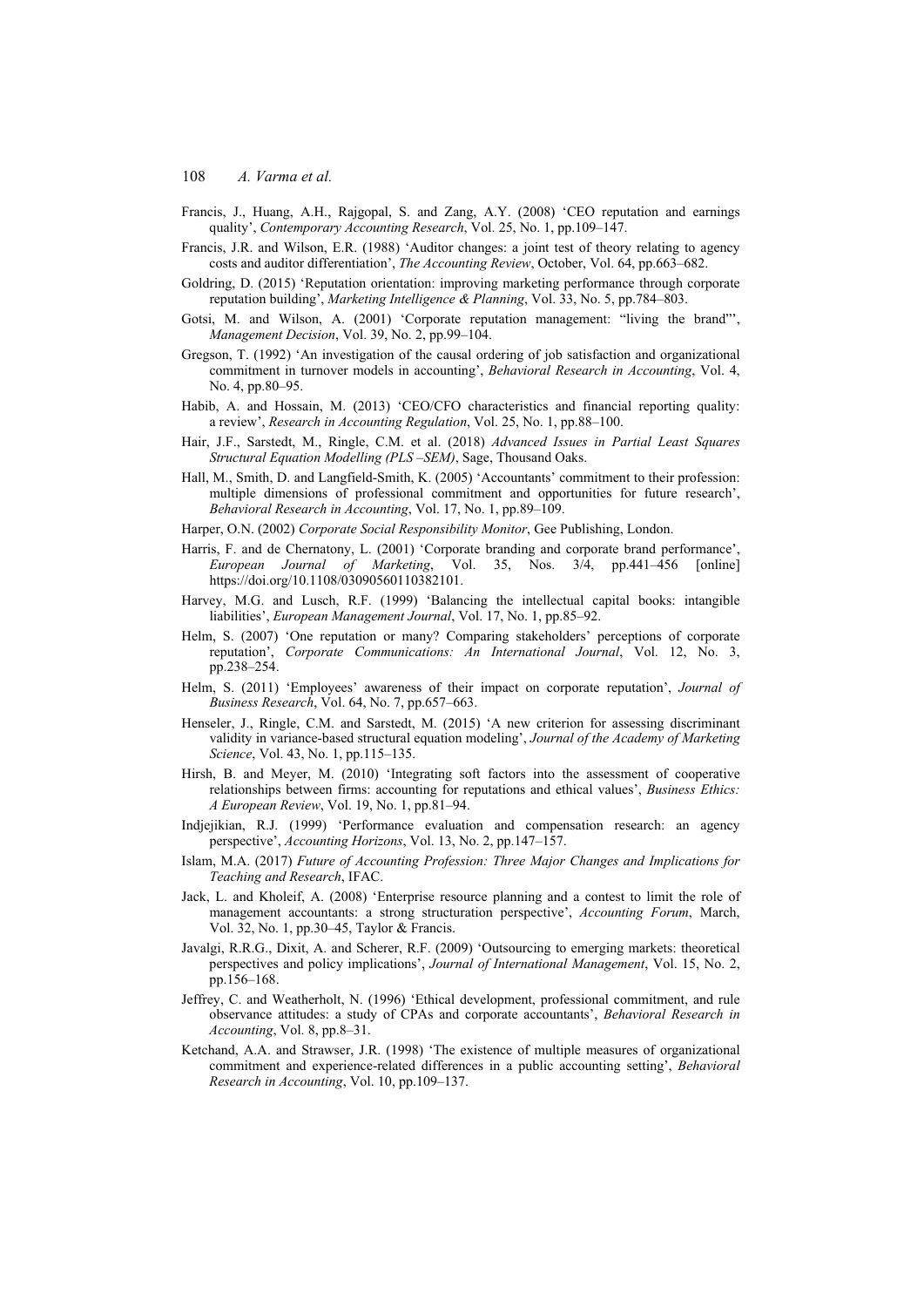- Ketchand, A.A. and Strawser, J.R. (2001) 'Multiple dimensions of organizational commitment: implications for future accounting research', *Behavioral Research in Accounting*, Vol. 13, No. 1, pp.221–251.
- Kock, N. (2015) 'Common method bias in PLS-SEM: a full collinearity assessment approach', *International Journal of e-Collaboration*, Vol. 11, No. 4, pp.1–10.
- Kohlmeyer III, J.M., Parker, R.J. and Sincich, T. (2017) 'Career-related benefits and turnover intentions in accounting firms: the roles of career growth opportunities, trust in superiors, and organizational commitment', in *Advances in Accounting Behavioral Research*, Vol. 20, pp.1–21, Emerald Publishing Limited.
- Kotha, S., Rajgopal, S. and Rindova, V. (2001) 'Reputation building and performance: an empirical analysis of the top-50 pure internet firms', *European Management Journal*, Vol. 19, No. 6, pp.571–586.
- Lambert, D.M. and Harrington, T.C. (1990) 'Measuring nonresponse bias in customer service mail surveys', *Journal of Business Logistics*, Vol. 11, No. 2, p.5.
- Lamboglia, R. (2017) *Il controllo della reputazione finanziaria nel sottosistema delle relazioni azienda-banche*, Giappichelli Editore, Torino.
- Little, P. and Little, B.L. (2000) 'Do perceptions of corporate social responsibility contribute to explaining differences in corporate price-earnings ratios? A research note', *Corporate Reputation Review*, Vol. 3, No. 2, pp.137–142.
- Lodish, L.M., Abraham, M., Kalmenson, S., Livelsberger, J., Lubetkin, B., Richardson, B. and Stevens, M.E. (1995) 'How TV advertising works: a meta-analysis of 389 real world split cable TV advertising experiments', *Journal of Marketing Research*, Vol. 32, No. 2, pp.125–139.
- Lombardi, R., Bruno, A., Mainolfi, G. and Tartaglione, A.M. (2015) 'Research perspectives on corporate reputation and company's performance measurement. An interpretive framework', *Management Control*, Vol. 3, pp.49–64, Doi: 10.3280/MACO2015-003004.
- Lowry, P.B. and Gaskin, J. (2014) 'Partial least squares (PLS) structural equation modeling (SEM) for building and testing behavioral causal theory: when to choose it and how to use it', *IEEE Transactions on Professional Communication*, Vol. 57, No. 2, pp.123–146.
- Mahon, J. and Wartick, S.L. (2012) 'Corporate social performance profiling: using multiple stakeholder perceptions to assess a corporate reputation', *Journal of Public Affairs*, Vol. 12, No. 1, pp.12–28.
- Marcoulides, G.A. and Saunders, C. (2006) 'Editor's comments: PLS: a silver bullet?', *Management Information Systems Quarterly*, Vol. 30, No. 2, pp.3–9.
- Mathieu, J.E. and Zajac, D.M. (1990) 'A review and meta-analysis of the antecedents, correlates, and consequences of organizational commitment', *Psychological Bulletin*, Vol. 108, No. 2, p.171.
- Mcguire, J.B., Schneeweis, T. and Branch, B. (1990) 'Perceptions of firm quality: a cause or result of firm performance', *Journal of Management*, Vol. 16, No. 1, pp.167–180.
- Meixner, W.F. and Bline, D.M. (1989) 'Professional and job-related attitudes and the behaviors they influence among governmental accountants', *Accounting, Auditing & Accountability Journal*, Vol. 2, No. 1, pp.8–22.
- Meyer, J.P., Allen, N.J. and Smith, C.A. (1993) 'Commitment to organizations and occupations: extension and test of a three-component conceptualization', *Journal of Applied Psychology*, Vol. 78, No. 4, p.538.
- Mowday, R.T., Porter, L.W. and Steers, R. (1982) *Organizational Linkages: The Psychology of Commitment, Absenteeism, and Turnover*, Academic Press, San Diego, CA.
- Nelson, K.K., Price, R.A. and Rountree, B.R. (2008) 'The market reaction to Arthur Andersen's role in the Enron scandal: loss of reputation or confounding effects?', *Journal of Accounting and Economics*, Vol. 46, Nos. 2–3, pp.279–293.
- Netemeyer, R.G., Bearden, W.O. and Sharma, S. (2003) *Scaling Procedures: Issues and Applications*, Sage Publications, Thousand Oaks.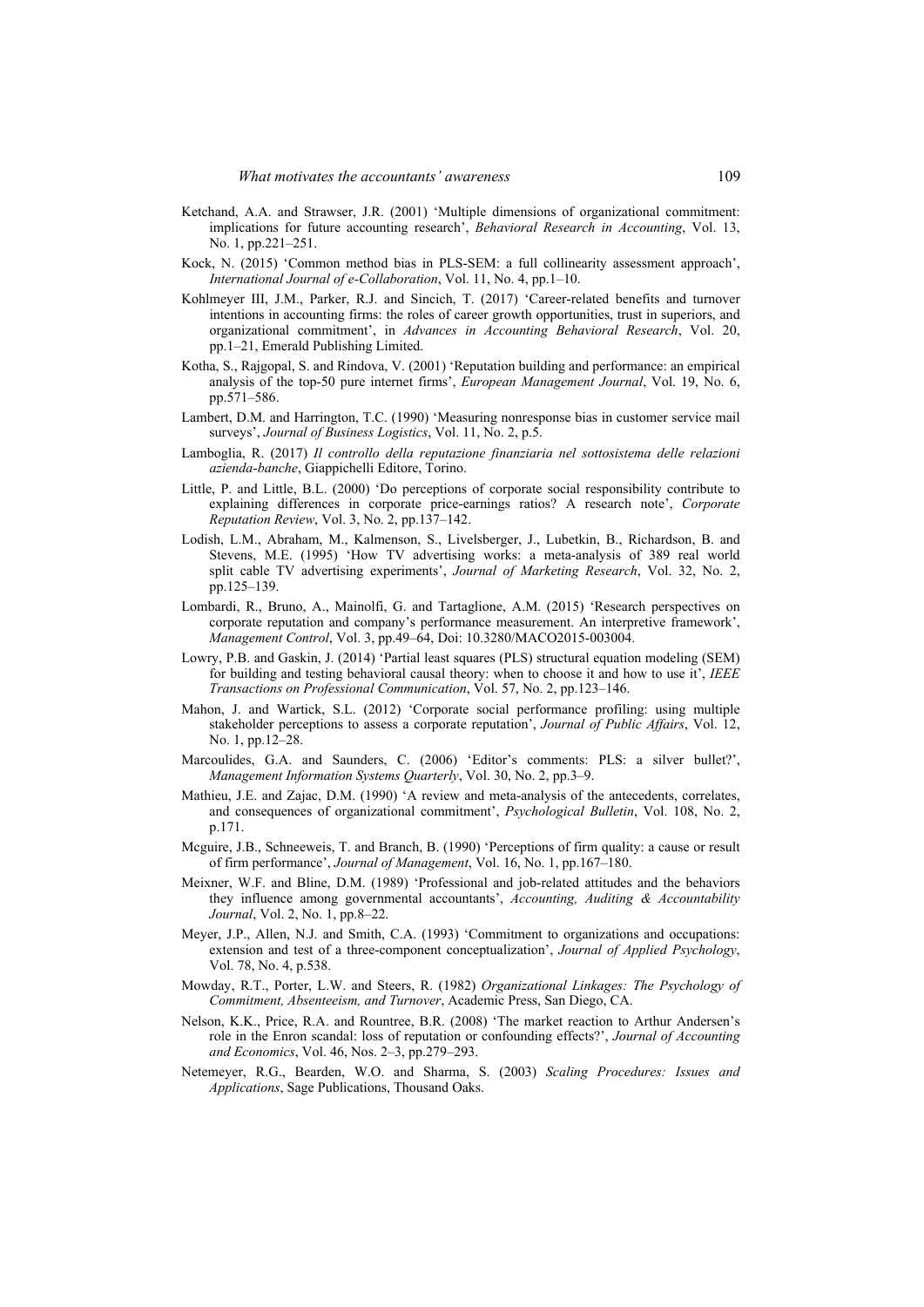- Nouri, H. and Parker, R.J. (2013) 'Career growth opportunities and employee turnover intentions in public accounting firms', *The British Accounting Review*, Vol. 45, No. 2, pp.138–148.
- Nunnally, J. (1978) *Psychometric Methods*, McGraw-Hill Book Co., New York.
- Oppenheim, A.N. (1966) *Questionnaire Design and Attitude Measurement*, Heinemann, London.
- Pinsonneault, A. and Kraemer, K. (1993) 'Survey research methodology in management information systems: an assessment', *Journal of Management Information Systems*, Vol. 10, No. 2, pp.75–105.
- Podsakoff, P.M., MacKenzie, S.B., Lee, J.Y. and Podsakoff, N.P. (2003) 'Common method biases in behavioral research: a critical review of the literature and recommended remedies', *Journal of Applied Psychology*, Vol. 88, No. 5, p.879.
- Poznanski, P.J. and Bline, D.M. (1997) 'Using structural equation modeling to investigate the causal ordering of job satisfaction and organizational commitment among staff accountants', *Behavioral Research in Accounting*, Vol. 19, pp.154–165.
- Preacher, K.J. and Hayes, A.F. (2008) 'Asymptotic and resampling strategies for assessing and comparing indirect effects in multiple mediator models', *Behavior Research Methods*, Vol. 40, No. 3, pp.879–891.
- Quevedo-Puente, E., Fuente-Sabaté, J.M. and Delgado-García, J.D. (2007) 'Corporate social performance and corporate reputation: two interwoven perspectives', *Corporate Reputation Review*, Vol. 10, No. 1, pp.60–72.
- Ragin, C.C. (2008) *Redesigning Social Inquiry: Fuzzy Sets and Beyond*, University of Chicago Press, Chicago and London.
- Rayner, J. (2003) *Managing Reputational Risk: Curbing Threats, Leveraging Opportunities*, Vol. 6, John Wiley & Sons, UK.
- Rayner, J. (2004) *Managing Reputational Risk: Curbing Threats, Leveraging Opportunities*, Wiley.
- Ringle, C.M., Wende, S. and Becker, J.M. (2015) *SmartPLS 3*, SmartPLS GmbH, Boenningstedt [online] http://www.smartpls.com.
- Roberts, P.W. and Dowling, G.R. (2002) 'Corporate reputation and sustained superior financial performance', *Strategic Management Journal*, Vol. 23, No. 12, pp.1077–1093.
- Rose, C. and Thomsen, S. (2004) 'The impact of corporate reputation on performance: some Danish evidence', *European Management Journal*, Vol. 22, No. 2, pp.201–210.
- Salterio, S.E. (2015) 'Barriers to knowledge creation in management accounting research', *Journal of Management Accounting Research*, Vol. 27, No. 1, pp.151–170.
- Sánchez, J.L.F. and Sotorrío, L.L. (2007) 'The creation of value through corporate reputation', *Journal of Business Ethics*, Vol. 76, No. 3, pp.335–346.
- Sarstedt, M., Ringle, C.M., Cheah, J.H., Ting, H., Moiescu, O.I. and Radomir, L. (2020) 'Structural model robustness checks in PLS-SEM', *Tourism Economics*, Vol. 26, No. 4, pp.531–554.
- Sarstedt, M., Ringle, C.M., Smith, D., Reams, R. and Hair, J.F. (2014) 'Partial least squares structural equation modeling (PLS-SEM): a useful tool for family business researchers', *Journal of Family Business Strategy*, Vol. 5, No. 1, pp.105–115.
- Schaltegger, S. and Zvezdov, D. (2015) 'Gatekeepers of sustainability information: exploring the roles of accountants', *Journal of Accounting & Organizational Change*, Vol. 11, No. 3, pp.333–361.
- Schneider, C.Q. and Wagemann, C. (2010) 'Standards of good practice in qualitative comparative analysis (QCA) and fuzzy sets', *Comparative Sociology*, Vol. 9, No. 3, pp.397–418.
- Schwaiger, M. (2004) 'Components and parameters of corporate reputation an empirical study', *Schmalenbach Business Review*, Vol. 56, No. 1, pp.46–71.
- Shefrin, H. (2001) 'Do investors expect higher returns from safer stocks than from riskier stocks?', *The Journal of Psychology and Financial Markets*, Vol. 2, No. 4, pp.176–181.
- Shore, L.M. and Wayne, S.J. (1993) 'Commitment and employee behavior: comparison of affective commitment and continuance commitment with perceived organizational support', *Journal of Applied Psychology*, Vol. 78, No. 5, p.774.